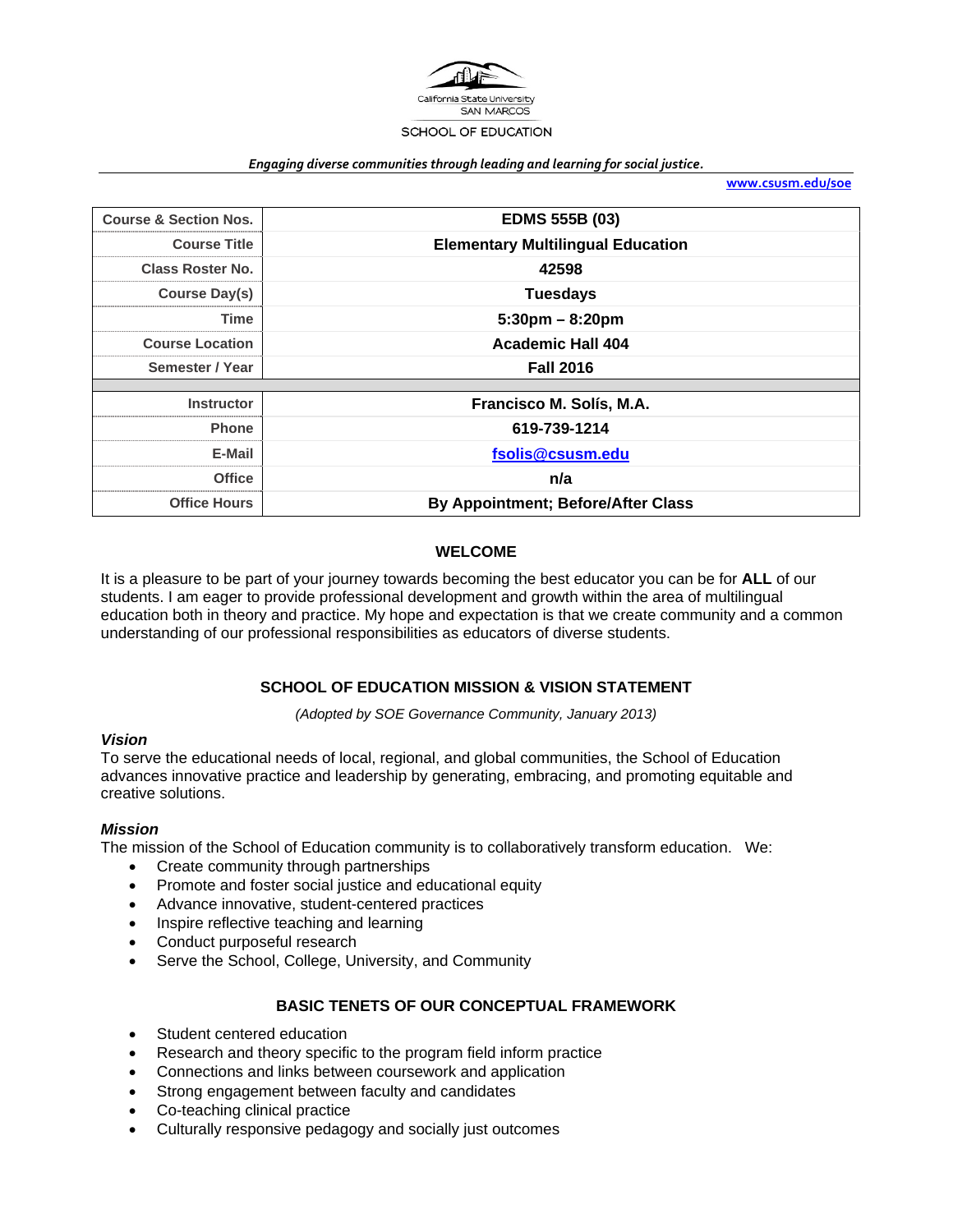## **TABLE OF CONTENTS**

| Attendance, Participation, Professional Disposition, & Student Collaboration - 10 points 10 |  |
|---------------------------------------------------------------------------------------------|--|
|                                                                                             |  |
|                                                                                             |  |
|                                                                                             |  |
|                                                                                             |  |
| English Learner Questionnaire - Learning about Your English Learners - 10 points12          |  |
|                                                                                             |  |
|                                                                                             |  |
|                                                                                             |  |
|                                                                                             |  |
|                                                                                             |  |
| Draft & Final Sheltered Instruction (SDAIE/SIOP) / Multicultural Lesson Plan - 25 points15  |  |
|                                                                                             |  |
|                                                                                             |  |
|                                                                                             |  |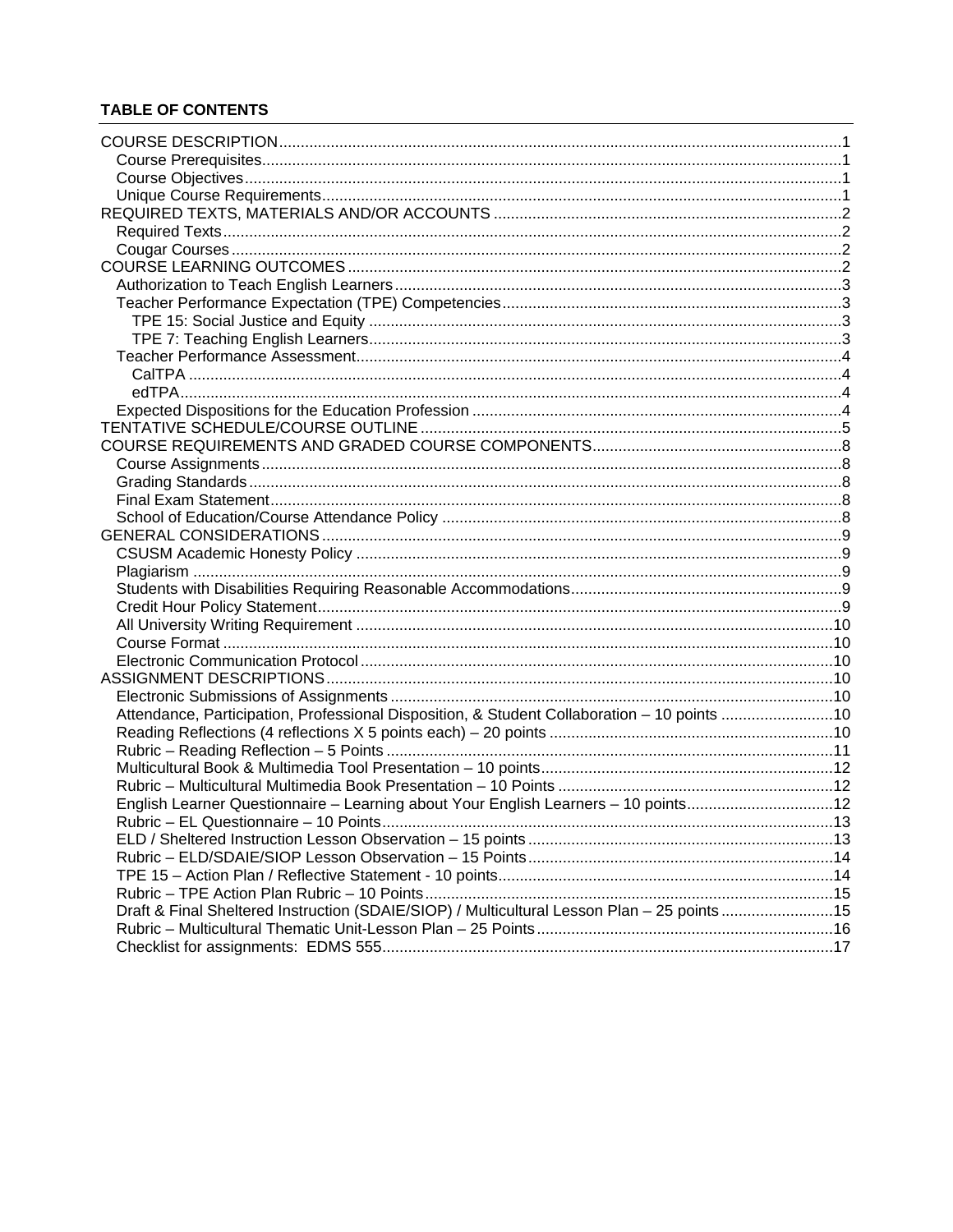### **COURSE DESCRIPTION**

Focuses on developing an understanding of culturally responsive theory, methodology, and assessment of second language acquisition in integrated and inclusive elementary and middle level classrooms. *May not be taken for credit by students who have received credit for EDML 552. Requires participation in the public schools.* 

This course addresses the needs of elementary school teachers faced with the growing diversity in today's classrooms. It will focus on bilingual sociolinguistic/sociocultural competence and implications for learning and instruction, application of effective alternative instructional practices, cultural aspects of English learners, as well as effective and appropriate English language development (ELD) techniques and successful bilingual, multilingual education for Language minority students.

#### http://www.csusm.edu/catalog/documents/2016-2018/CSUSM-2016-2018-Catalog.pdf

#### **Course Prerequisites**

Admission to the Multiple Subject/CLAD Teacher Credential Program.

### **Course Objectives**

- 1. Explain the basic terms, philosophies, problems, issues, history, and practices related to the education of language minority persons in California and the US and knowledge of the history, policies, programs, and research on the effectiveness of bilingual education and bilingualism in the United States.
- 2. Demonstrate understanding of the most important goals of bilingual/multicultural education. Understand and apply research and its effects on the dimensions of learning in bilingual education program models.
- 3. Explain the theoretical framework upon which bilingual education is founded and demonstrate understanding of the philosophical, theoretical, legal, and legislative foundations of bilingual education and their effects on program design and educational achievement.
- 4. Demonstrate understanding of existing student identification, assessment, and language re-designation requirements for the state of California.
- 5. Explain the connections between bilingual education, English as a second language, and SDAIE, SDAIS/CALLA methodologies. Apply knowledge of the research on the cognitive effects of bilingualism and biliteracy as developmental processes in instructional practice
- 6. Demonstrate understanding of models of multicultural intercultural education and their implications for curriculum, instruction, and educational policy. Become cognizant of the fact that students' motivation, participation, and achievement are influenced by an intercultural classroom climate and school community.
- 7. Gain knowledge and understanding pertaining to similarities and differences between, contributions of, exchanges between, and varying perspectives of the populations referenced in the Non- Discrimination Policy of the State of California.
- 8. Demonstrate knowledge of the transferability between primary and target language with the understanding that the level of transferability is affected by the level of compatibility and may vary among languages.
- 9. Promote authentic parental participation that includes learning about school systems, assuming leadership roles and affecting policy and understanding of the family as a primary language and cultural resource.

### **Unique Course Requirements**

Students will be required to do classroom observations in schools and have access to elementary students to conduct some class assignments.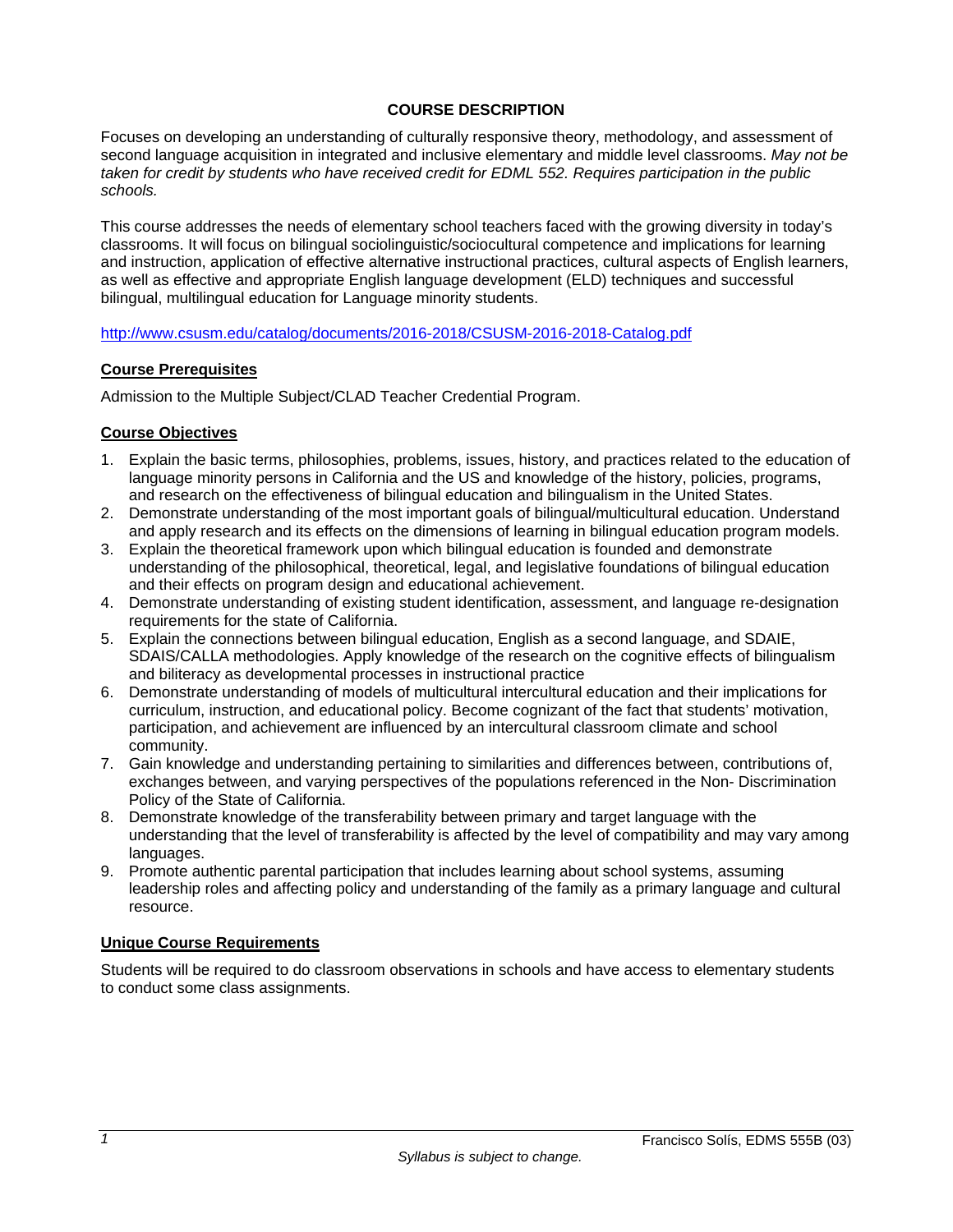#### **REQUIRED TEXTS, MATERIALS AND/OR ACCOUNTS**

### **Required Texts**

- Echevarria, J., Vogt, M.E., & Short, D. (2013) *Making content comprehensible for elementary English language learners: The SIOP model, 2nd Edition.* Boston: Peason. ISBN: 978-0-13-336260-2
- Honigsfeld, A. & Dove, M. G. (2013) *Common core for the not-so-common learner: English language arts strategies, Grades K-5. Thousand Oaks, CA:* Corwin. ISBN: 9781452257822

### **Cougar Courses**

- Free Download 2012 English Language Development Standards for California Public Schools K-12 from the CDE website at: http://www.cde.ca.gov/sp/el/er/eldstandards.asp
- Free Download Appendices A-D and Glossary from 2012 ELD Standards at: http://www.cde.ca.gov/sp/el/er/eldstandards.asp
- Free Download Adopted *ELA/ELD Framework* Chapters at: http://www.cde.ca.gov/ci/rl/cf/elaeldfrmwrksbeadopted.asp
- Free Download CA Common Core State Standard, California Department of Education Common Core at: www.cde.a.gov/re/cc

### **COURSE LEARNING OUTCOMES**

Upon successful completion of this course, students will be able to (SWBAT):

- SWBAT to explain the basic terms, philosophies, goals, problems, issues, history, research, theoretical frameworks, and practices related to the education of language minority students, program design and educational achievement in California and the US through reading reflections and TPE 15 – Action Plan / Reflective Statement.
- SWBAT to demonstrate understanding of existing student identification, assessment, and language redesignation requirements for the state of California through reading reflections.
- SWBAT to apply knowledge of the research on the cognitive effects of bilingualism and biliteracy as developmental processes in instructional practice (bilingual education, English as a second language, and SDAIE, SDAIS/CALLA methodologies) through lesson plan development.
- SWBAT to demonstrate understanding of models of multicultural intercultural education and their implications for curriculum, instruction, and educational policy through lesson observations and write-up.
- SWBAT to become cognizant of the fact that students' motivation, participation, and achievement are influenced by an intercultural classroom climate and school community through English Learner Questionnaire and Multicultural Book and Multimedia Tool Presentation.
- SWBAT to demonstrate knowledge of the transferability between primary and target language with the understanding that the level of transferability is affected by the level of compatibility and may vary among languages through reading reflections and lesson development.
- SWBAT to promote authentic parental participation that includes learning about school systems, assuming leadership roles and affecting policy and understanding of the family as a primary language and cultural resource through TPE 15 Action Plan / Reflective Statement.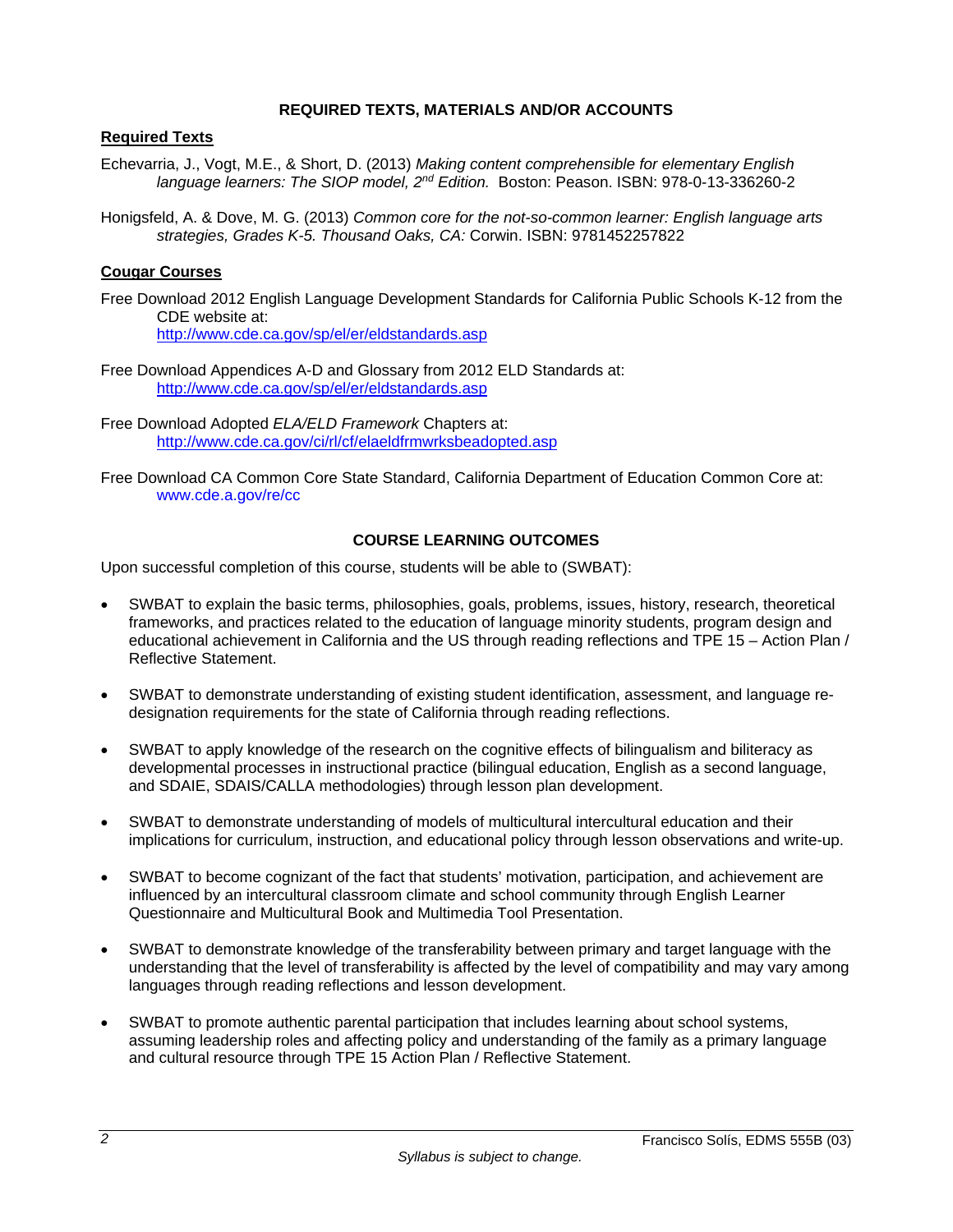## **Authorization to Teach English Learners**

This credential program has been specifically designed to prepare teachers for the diversity of languages often encountered in California public school classrooms. The authorization to teach English learners is met through the infusion of content and experiences within the credential program, as well as additional coursework. Candidates successfully completing this program receive a credential with authorization to teach English learners. *(Approved by CCTC in SB 2042 Program Standards, August 02)*

### **Teacher Performance Expectation (TPE) Competencies**

The course objectives, assignments, and assessments have been aligned with the CTC standards for Multiple Subject Credential. This course is designed to help teachers seeking a California teaching credential to develop the skills, knowledge, and attitudes necessary to assist schools and district in implementing effective programs for all students. The successful candidate will be able to merge theory and practice in order to realize a comprehensive and extensive educational program for all students. You will be required to formally address the following TPEs in this course:

## **TPE 15: Social Justice and Equity**

Teacher candidates will be able to identify issues of social justice and equity in the classroom and can apply appropriate instructional strategies to ensure equal outcomes for diverse students. They will be familiar with ideas, definitions, and major theorists in the fields of multicultural education, social reconstruction, and democratic education. Pluralism and divergent perspectives on educating students will be the foundation of designing effective lessons and instructional practices for diverse students. Candidates will understand when and how to collaborate with others, especially curriculum specialists, community leaders, and parents on preparing relevant and appropriate instructional activities, curricular units, and school structures that would provide equitable outcomes for students from different linguistic, cultural, and social economic backgrounds.

## **TPE 7: Teaching English Learners**

Candidates know and can apply pedagogical theories, principles, and instructional practices for comprehensive instruction of English learners. They know and can apply theories, principles, and instructional practices for English Language Development leading to comprehensive literacy in English. They are familiar with the philosophy, design, goals, and characteristics of programs for English language development, including structured English immersion. They implement an instructional program that facilitates English language development, including reading, writing, listening and speaking skills, that logically progresses to the grade level reading/language arts program for English speakers. They draw upon information about students' backgrounds and prior learning, including students' assessed levels of literacy in English and their first languages, as well as their proficiency in English, to provide instruction differentiated to students' language abilities. They understand how and when to collaborate with specialists and para-educators to support English language development. Based on appropriate assessment information, candidates select instructional materials and strategies, including activities in the area of visual and performing arts, to develop students' abilities to comprehend and produce English. They use English that extends students' current level of development yet is still comprehensible. They know how to analyze student errors in oral and written language in order to understand how to plan differentiated instruction.

Candidates know and apply pedagogical theories, principles and practices for the development of academic language, comprehension, and knowledge in the subjects of the core curriculum. They use systematic instructional strategies, including contextualizing key concepts, to make gradeappropriate or advanced curriculum content comprehensible to English learners. They allow students to express meaning in a variety of ways, including in their first language, and, if available, manage first language support such as para-educators, peers, and books.<sup>1</sup> They use questioning strategies

 $\overline{a}$ 

 $<sup>1</sup>$  Teachers are not expected to speak the students' primary language, unless they hold an appropriate credential and</sup> teach in a bilingual classroom. The expectation is that they understand how to use available resources in the primary language, including students' primary language skills, to support their learning of English and curriculum content.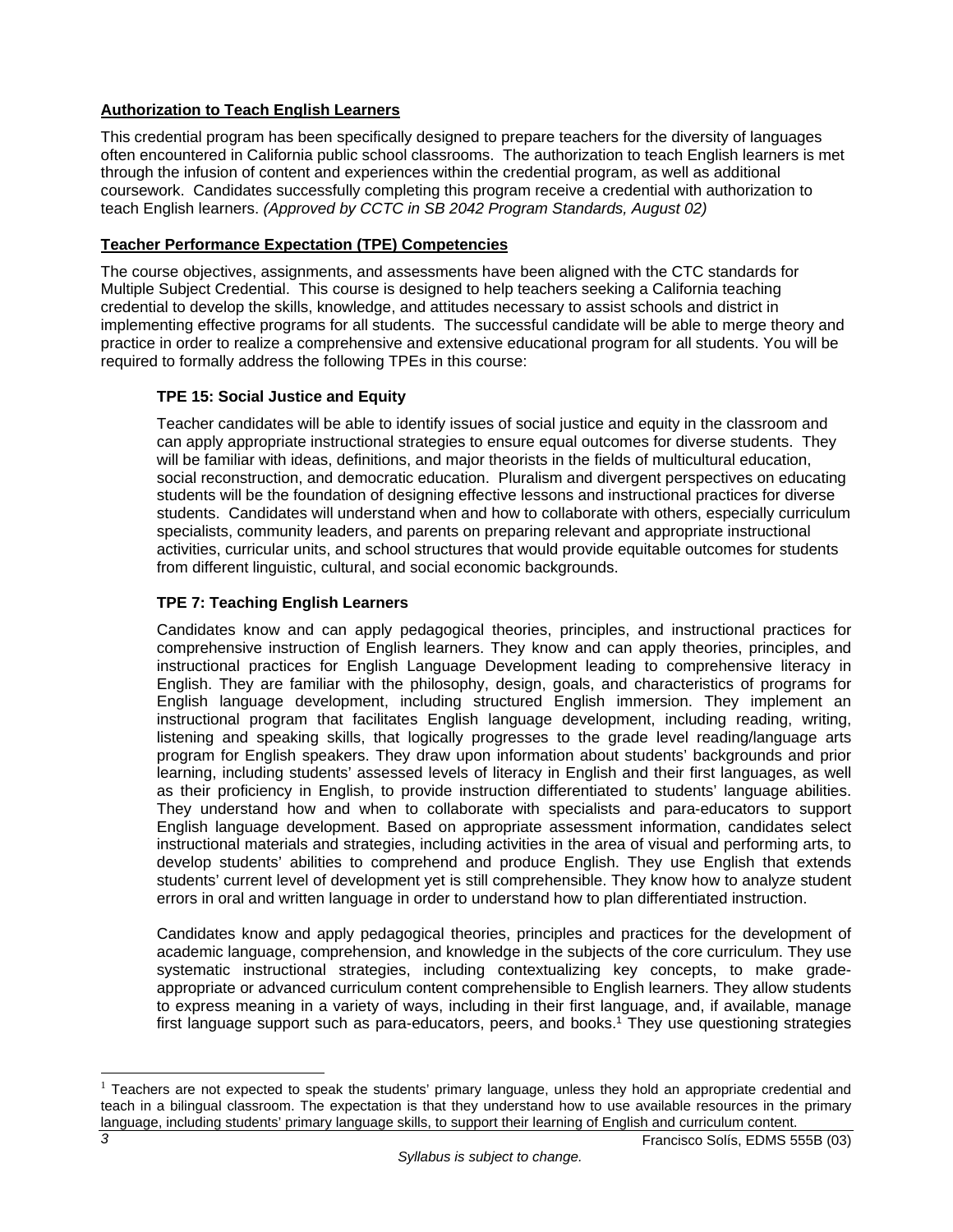that model or represent familiar English grammatical constructions. They make learning strategies explicit.

Candidates understand how cognitive, pedagogical, and individual factors affect students' language acquisition. They take these factors into account in planning lessons for English language development and for academic content.

### **Teacher Performance Assessment**

Beginning July 1, 2008 all California credential candidates must successfully complete a state-approved Teacher Performance Assessment (TPA), as part of the credential program of preparation. During the 2015- 16 academic year the CSUSM credential programs will use either the CalTPA (California Teacher Performance Assessment) or the edTPA (Educative Teacher Performance Assessment).

Check with your program coordinator to determine which assessment is used for your credential program.

### **CalTPA**

To assist with your successful completion of the CalTPA, a series of informational seminars are offered over the course of the program. TPA related questions and logistical concerns are to be addressed during the seminars. Your attendance to TPA seminars will greatly contribute to your success on the assessment. The CalTPA Candidate Handbook, TPA seminar schedule, and other TPA support materials may be found on the SOE website:

http://www.csusm.edu/education/CalTPA/ProgramMaterialsTPA.html

### **edTPA**

Beginning in fall 2015, for newly entering initial candidates, the CSUSM assessment system is the edTPA. To assist with your successful completion of the edTPA, a capstone class is part of your curriculum. In this class edTPA related questions and logistical concerns are addressed. Additional support materials are available on the edTPA website:

http://www.edtpa.com/PageView.aspx?f=GEN\_Candidates.html

Additionally, to support your success in your credential program and with TPA, SOE classes use common pedagogical language, lesson plans (lesson designs), and unit plans (unit designs).

#### **Expected Dispositions for the Education Profession**

Education is a profession that has, at its core, certain dispositional attributes that must be acquired and developed. Teaching and working with learners of all ages requires not only specific content knowledge and pedagogical skills, but positive attitudes about multiple dimensions of the profession. The School of Education has identified six dispositions that must be evident in teacher candidates: social justice and equity, collaboration, critical thinking, professional ethics, reflective teaching and learning, and life-long learning. These dispositions have observable actions that will be assessed throughout the preparation program. For each dispositional element, there are three levels of performance - *unacceptable*, *initial target*, and *advanced target*. The description and rubric for the three levels of performance offer measurable behaviors and examples.

The assessment is designed to provide candidates with ongoing feedback for their growth in professional dispositions and includes a self-assessment by the candidate. The dispositions and rubric are presented, explained and assessed in one or more designated courses in each program as well as in clinical practice. Based upon assessment feedback candidates will compose a reflection that becomes part of the candidate's Teaching Performance Expectation portfolio. Candidates are expected to meet the level of *initial target* during the program.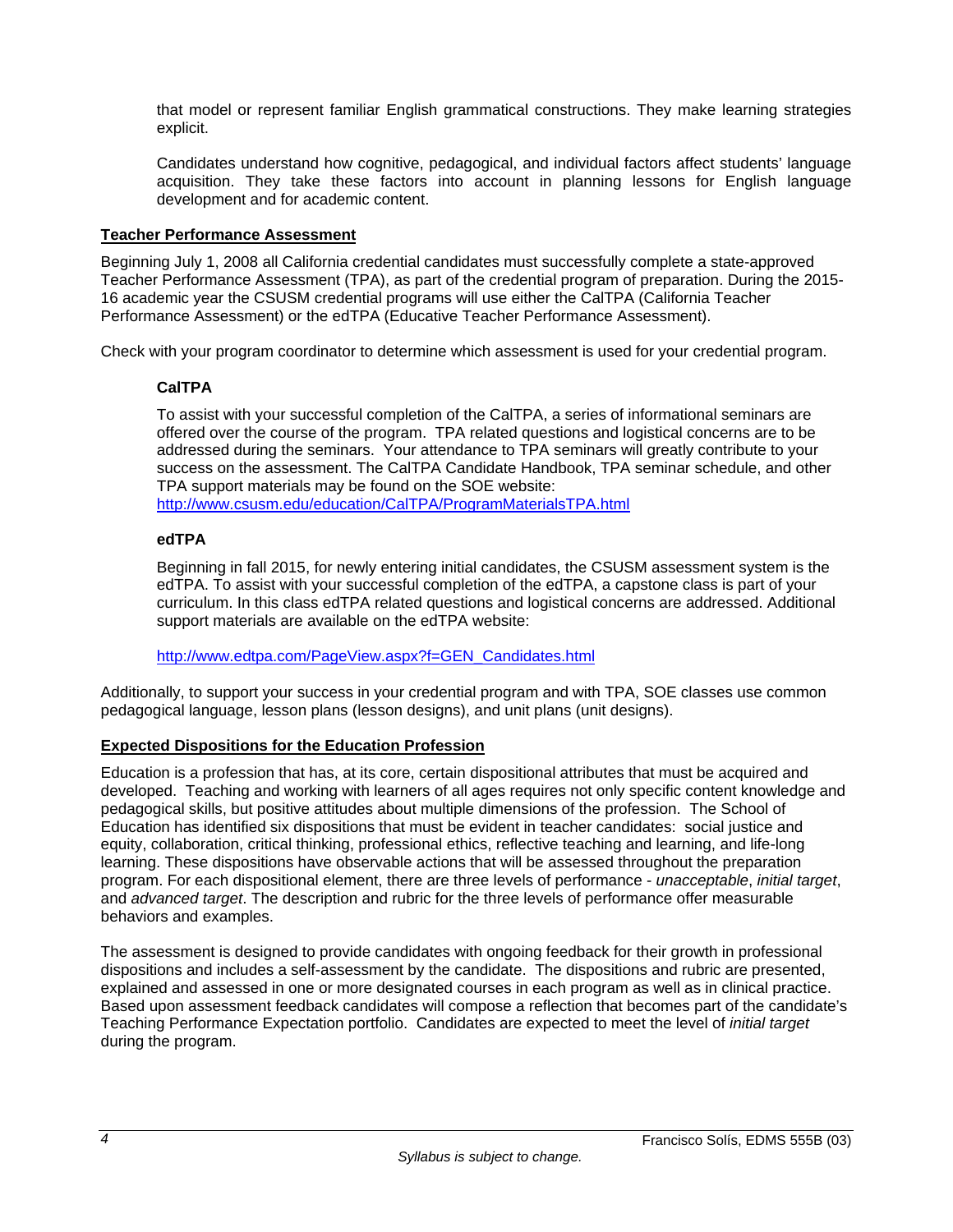## **TENTATIVE SCHEDULE/COURSE OUTLINE**

The instructor reserves the rights to alter the instructional timeline, add, delete, and/or change topics and assignments in response to individual and class needs.

| <b>Date</b>                                                   | <b>Topic</b>                                                                                                                                                                                                                               | <b>Assignment (if any)</b>                                                                                                                                                                    |
|---------------------------------------------------------------|--------------------------------------------------------------------------------------------------------------------------------------------------------------------------------------------------------------------------------------------|-----------------------------------------------------------------------------------------------------------------------------------------------------------------------------------------------|
| Session 1<br>8/30/16                                          | Introduction / Overview / Syllabus<br>$\blacksquare$<br>Who are English Learners (ELs)?<br>$\blacksquare$<br>Who are Long Term English Learners<br>$\blacksquare$                                                                          | <b>Download or Print:</b><br>Copy of the syllabus & bring it to class                                                                                                                         |
| Course<br>Objectives:<br>1, 2, 3, 4, 7                        | (LTELs)?<br><b>Diverse Characteristics</b><br>$\blacksquare$<br><b>Assignment(s)</b><br><b>Reading Reflections</b><br>$\blacksquare$                                                                                                       | Sign-up:<br>MC Book/Multimedia presentations (in<br>class)                                                                                                                                    |
|                                                               | MC Book/Multimedia Tool<br>$\blacksquare$<br>Assignment                                                                                                                                                                                    |                                                                                                                                                                                               |
| Session 2<br>9/6/16<br>Course<br>Objectives:<br>1, 2, 3, 4, 7 | Second Language Acquisition - L2<br>$\blacksquare$<br>Theories and Research<br>Historical Overview of Bilingual<br>$\blacksquare$<br>Education<br><b>SIOP Components</b><br>$\blacksquare$<br>Common Core Key Shifts and<br>$\blacksquare$ | <b>Readings Due:</b><br>SIOP Ch. 1 - Intro SIOP Model<br>$\blacksquare$<br>SIOP Ch. 2 - Lesson Preparation<br>Gándara/Hopkins: Forbidden Langauge in<br>$\blacksquare$<br>Cougar Courses (CC) |
|                                                               | Implications for ELs                                                                                                                                                                                                                       | <b>Assignment(s) Due:</b><br><b>Reading Reflection #1</b>                                                                                                                                     |
| Session 3<br>9/13/16                                          | What is Sheltered Instruction?<br>$\blacksquare$<br>Identification of EL students - CELDT<br>$\blacksquare$<br>and ELPAC Assessments                                                                                                       | <b>Readings Due:</b><br>SIOP Ch. 3 - Building Background<br>$\blacksquare$<br>Dove Ch. 1 - Not-So Common Learner<br>$\blacksquare$                                                            |
| Course<br>Objectives:<br>1, 2, 3, 4, 7                        | Informing Instructional Decisions<br>$\blacksquare$<br><b>Stages of Language Development</b><br>$\blacksquare$<br>Language and Content Objectives<br>$\blacksquare$                                                                        | $(NSCL) - Intro$<br><b>Assignment(s) Due:</b><br><b>Reading Reflection #2</b>                                                                                                                 |
| Session 4<br>9/20/16<br>Course                                | Techniques, Strategies, & Linguistic<br>$\blacksquare$<br><b>Needs</b><br>Comprehensible Input & Strategies<br>$\blacksquare$<br><b>SIOP Checklist</b><br>$\blacksquare$                                                                   | <b>Readings Due:</b><br>SIOP Ch. 4 - Comprehensible Input<br>$\blacksquare$<br>$SIOP Ch. 5 - Strategies$<br>$\blacksquare$                                                                    |
| Objectives:<br>4, 5, 6                                        | 2012 ELD Standards and PLDs<br>$\blacksquare$<br><b>Assignment(s)</b><br>EL Questionnaire (Explain &<br>$\blacksquare$<br>Develop)                                                                                                         | <b>Presentations Due:</b><br>MC Book/Multimedia Tool #3<br>$\blacksquare$<br>MC Book/Multimedia Tool #4<br>Ξ                                                                                  |
|                                                               |                                                                                                                                                                                                                                            | <b>Download</b><br>2012 ELD Standards (link in CC)                                                                                                                                            |
|                                                               |                                                                                                                                                                                                                                            | <b>Bring to Class:</b><br>Laptop/iPad                                                                                                                                                         |
|                                                               |                                                                                                                                                                                                                                            | <b>Assignment(s) Due:</b><br><b>Reading Reflection #3</b><br>×,                                                                                                                               |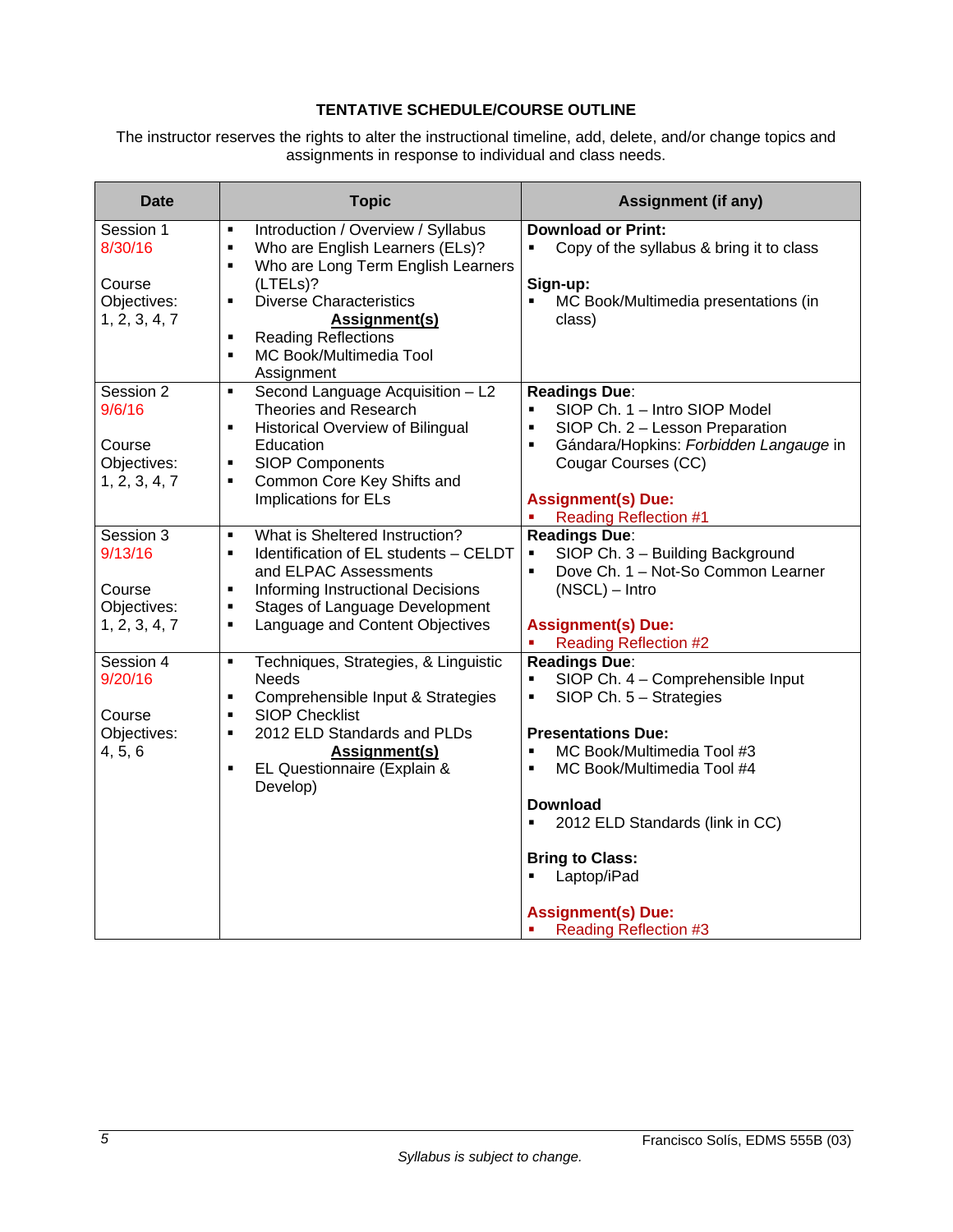| <b>Date</b>                                                                       | <b>Topic</b>                                                                                                                                                                                                                                                                                                            | <b>Assignment (if any)</b>                                                                                                                                                                                                                                                                                                                                |
|-----------------------------------------------------------------------------------|-------------------------------------------------------------------------------------------------------------------------------------------------------------------------------------------------------------------------------------------------------------------------------------------------------------------------|-----------------------------------------------------------------------------------------------------------------------------------------------------------------------------------------------------------------------------------------------------------------------------------------------------------------------------------------------------------|
| Session 5<br>9/27/16<br>Course<br>Objectives:<br>4, 5, 6                          | Differentiating Instruction<br>$\blacksquare$<br>Lesson Development: Student<br>$\blacksquare$<br>Interaction<br><b>Active Participation</b><br>٠<br><b>Common Core SL Strategies</b><br>٠                                                                                                                              | <b>Readings Due:</b><br>SIOP Ch. 6 - Interaction<br>$\blacksquare$<br>Dove Ch. 7 - Core Speaking & Listening<br>F<br><b>Strategies</b><br><b>Presentations Due:</b><br>MC Book/Multimedia Tool #5<br>MC Book/Multimedia Tool #6<br>п<br><b>Assignment(s) Due:</b>                                                                                         |
| Session 6<br>10/4/16<br>Course<br>Objectives:<br>4, 5, 6<br><b>Online Session</b> | <b>Cougar Courses Assignment/Video:</b><br>"Helping ELs Grasp the Full Picture"                                                                                                                                                                                                                                         | <b>Reading Reflection #4</b><br><b>Readings Due:</b><br>SIOP Ch. 7 - Practice & Application<br>П<br>SIOP Ch. 8 - Lesson Delivery<br>$\blacksquare$<br><b>Assignment(s) Due:</b><br>Online Assignment due 10/5/16 @ 12pm in<br>CC                                                                                                                          |
| Session 7<br>10/11/16<br>Course<br>Objectives:<br>4, 5, 6                         | Assessing Learning to Guide<br>$\blacksquare$<br><b>Instructional Practices</b><br><b>Lesson Delivery</b><br>$\blacksquare$<br>Formative and Summative<br>$\blacksquare$<br>Assessments, DOK<br>The Achievement Gap<br>$\blacksquare$<br><b>Assignment(s)</b><br>SDAIE/ELD Observation & Write Up<br>$\blacksquare$     | <b>Readings Due:</b><br>SIOP Ch. 9 - Review & Assessment<br>Short/Echeverria: Building Academic<br>$\blacksquare$<br>Vocabulary (in CC)<br><b>Presentations Due:</b><br>MC Book/Multimedia Tool #7<br>$\blacksquare$<br>MC Book/Multimedia Tool #8<br>٠<br><b>Assignment(s) Due:</b><br>EL Questionnaire - Learning About Your<br><b>English Learners</b> |
| Session 8<br>10/18/16<br>Course<br>Objectives:<br>4, 5, 6                         | ELD Strategies & Academic<br>٠<br>Language<br>Language Forms and Functions<br>$\blacksquare$<br>2012 ELD Standards Appendix B:<br>$\blacksquare$<br>Learning About How English Works<br>2012 ELD Standards Appendix C:<br>٠<br><b>Theoretical Foundations/Research</b><br><b>Active Participation</b><br>$\blacksquare$ | <b>Readings Due:</b><br>Dove Ch. 2 - Core Strategies for<br>Academic Language Development<br><b>Presentations Due:</b><br>MC Book/Multimedia Tool #1<br>$\blacksquare$<br>MC Book/Multimedia Tool #2<br>$\blacksquare$<br><b>Assignment(s) Due:</b><br>n/a                                                                                                |
| Session 9<br>10/25/16<br>Course<br>Objectives:<br>4, 5, 6                         | <b>Culturally Responsive Teaching</b><br>п<br>Integrating a Culture & Language<br>٠<br>Curriculum<br><b>GLAD</b><br>٠<br>2012 ELD Standards Appendix A:<br>٠<br>Foundational Literacy Skills for ELs<br><b>Assignment(s)</b><br>SIOP/SDAIE Multicultural Thematic<br>$\blacksquare$<br>Unit/Lesson                      | <b>Readings Due:</b><br>Dove Ch. 4 - Informational Texts<br>Dove Ch. 5 - Reading Foundational Skills<br>Е<br><b>Assignment(s) Due:</b><br>n/a                                                                                                                                                                                                             |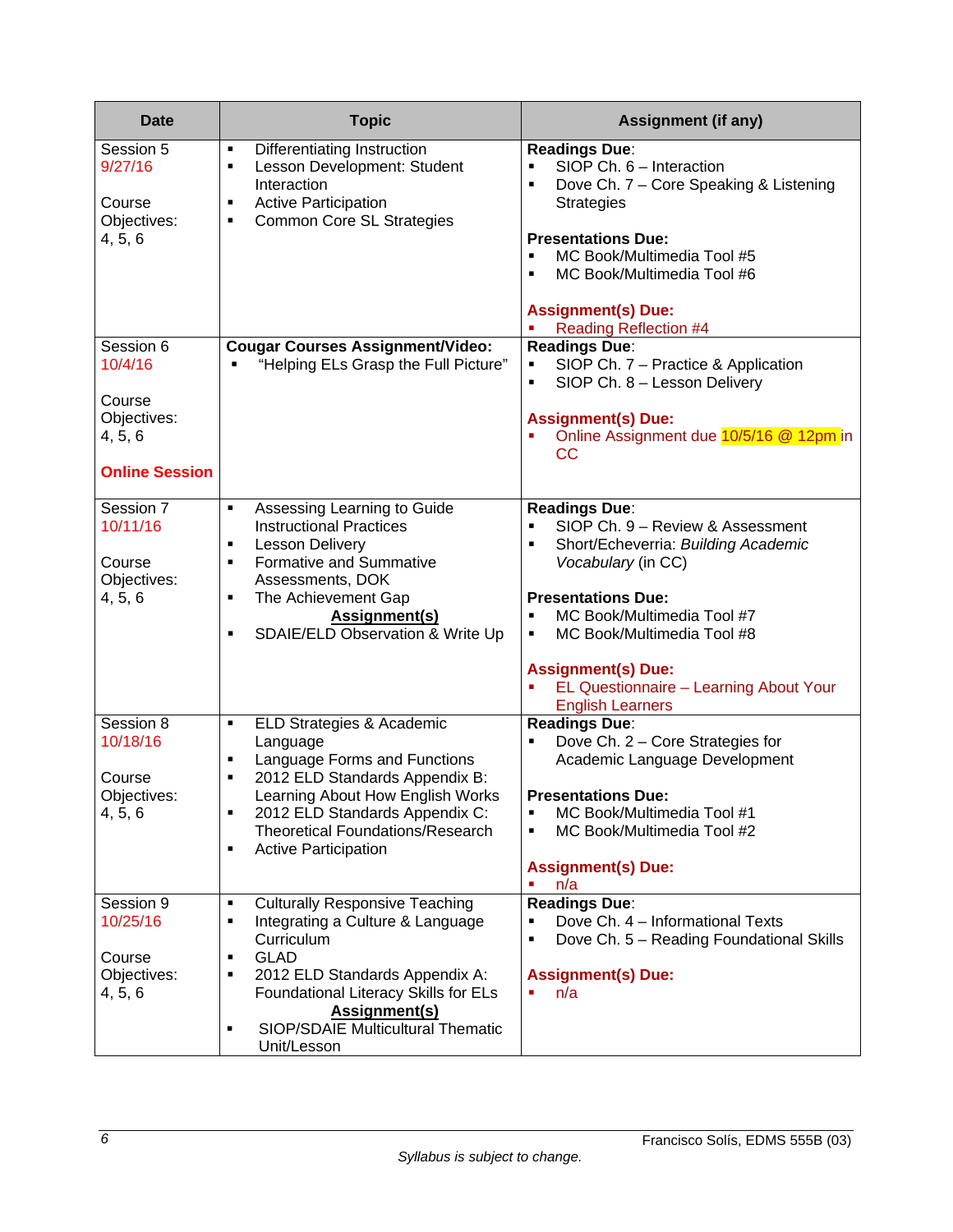| <b>Date</b>                                                   | <b>Topic</b>                                                                                                                                                                                                                                                                            | <b>Assignment (if any)</b>                                                                                                                                                                                                                                                                              |
|---------------------------------------------------------------|-----------------------------------------------------------------------------------------------------------------------------------------------------------------------------------------------------------------------------------------------------------------------------------------|---------------------------------------------------------------------------------------------------------------------------------------------------------------------------------------------------------------------------------------------------------------------------------------------------------|
| Session 10<br>11/1/16                                         | <b>ELA/ELD Framework</b><br>٠<br>How to use textbooks with ELs<br>$\blacksquare$<br><b>Share EL Questionnaire Outcome</b><br>$\blacksquare$                                                                                                                                             | <b>Readings Due:</b><br>Dove Ch. 3 - Reading Strategies<br>Literatures<br>Dove Ch. 8 - Collaborative Strategies<br>٠<br><b>Assignment(s) Due:</b>                                                                                                                                                       |
| Session 11<br>11/8/16<br>Course<br>Objectives:<br>4, 5, 6, 8  | Special Education Issues Re: ELs<br>$\blacksquare$<br>Transferable Skills between<br>$\blacksquare$<br>Spanish/English<br>Teaching with the Brain in Mind<br>$\blacksquare$<br>Workshop - Lesson Plan<br>$\blacksquare$<br><b>Assignment(s)</b><br>TPE 15 Action Plan<br>$\blacksquare$ | n/a<br><b>Readings Due:</b><br>SIOP Ch. 10 - Issues Reading, RTI, SPED<br>for ELs<br>Echevarria, et al.: Distinguish Disability<br>٠<br>from Linguistic Differences (in CC)<br><b>Bring to Class:</b><br>Laptop/iPad<br><b>Assignment(s) Due:</b><br>ELD/SDAID Lesson Observation & Write-<br><b>up</b> |
| Session 12<br>11/15/16<br>Course<br>Objectives:<br>4, 5, 6, 8 | <b>Content Instruction</b><br>$\blacksquare$<br>Making content accessible to EL's<br>$\blacksquare$<br><b>Scaffolding for Success</b><br>$\blacksquare$<br>Workshop - Lesson Plan<br>$\blacksquare$                                                                                     | <b>Readings Due:</b><br>Dove Ch. 6 - Writing Strategies<br>٠<br><b>Assignment(s) Due:</b><br>TPE 15 Action Plan DRAFT (for peer<br>$\blacksquare$<br>review)                                                                                                                                            |
| Session 13<br>11/22/16<br>Course<br>Objectives:<br>4, 5, 6, 9 | Feedback on lesson plans<br>$\blacksquare$<br>Involving Parents, Families, and<br>П<br><b>Communities of ELs</b><br>Workshop - lesson plan<br>$\blacksquare$                                                                                                                            | <b>Readings Due:</b><br>Quezada et al.: Latino Parents (in CC)<br><b>Assignment(s) Due:</b><br>MC Unit/Lesson Plan DRAFT (for peer<br>review)<br>Make changes to MC Lesson Plan and<br>×<br>submit to CC by 11/27/16 @ 12pm                                                                             |
| Session 14<br>11/29/16<br>Course<br>Objectives:<br>4, 5, 6, 9 | Becoming Bilingual - dual language<br>٠<br>education<br><b>Debrief ELD/SDAIE Observations</b><br>$\blacksquare$<br>Final conferences w/ instructor about<br>٠<br>lesson plans<br>Workshop - lesson plan<br>٠                                                                            | Readings Due:<br>n/a<br>$\blacksquare$<br><b>Assignment(s) Due:</b><br><b>TPE 15 Action Plan</b>                                                                                                                                                                                                        |
| Session 15<br>12/6/16                                         | <b>Course Conclusion</b><br>$\blacksquare$<br>Celebration Poster Session of MC<br>$\blacksquare$<br>Units & roundtable presentations                                                                                                                                                    | <b>Readings Due:</b><br>n/a<br><b>Assignment(s) Due:</b><br>Final Multicultural Unit/Lesson Plan and<br>Poster/Table Display (hand thematic unit<br>with lessons to instructor)                                                                                                                         |
| <b>Final Exam</b><br>n/a                                      |                                                                                                                                                                                                                                                                                         | There will be no final exam for this course.                                                                                                                                                                                                                                                            |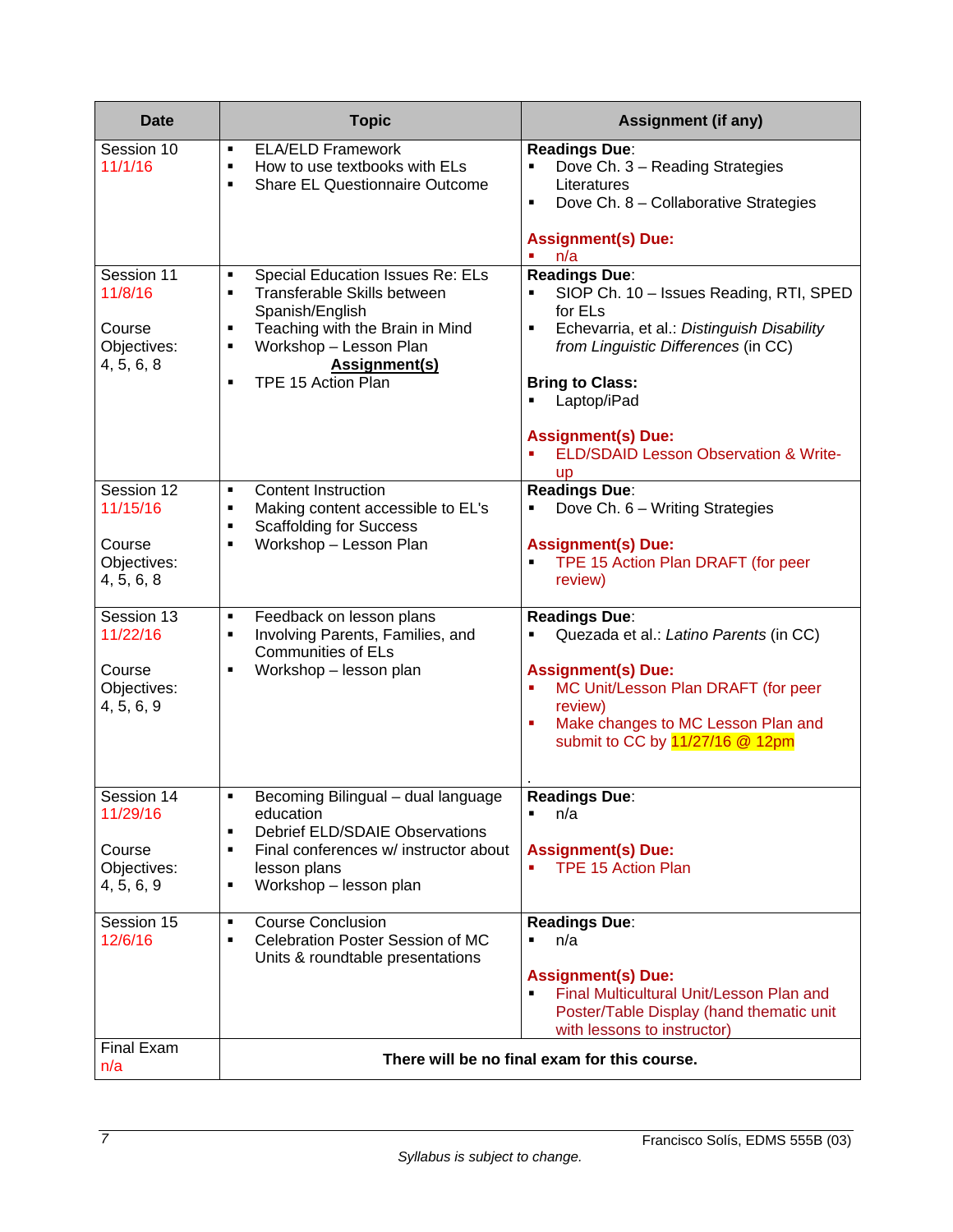## **COURSE REQUIREMENTS AND GRADED COURSE COMPONENTS**

Teacher education is a professional preparation program. It is expected that students will come to class prepared to discuss the readings, submit required assignments, and participate in class activities. Students are expected to adhere to academic honesty and integrity, standards of dependability, confidentiality and writing achievement. Because it is important for teachers to be able to effectively communicate their ideas to students, parents, colleagues, and administrators, writing that is original, clear and error-free is a priority for the School of Education. It is expected that work will be turned in on time. Note: Professor reserves the right to change, add to, or delete any material or assignment from the course*.* 

### **Course Assignments**

| • Attendance, Participation, & Professional Disposition                  | 10 points        |
|--------------------------------------------------------------------------|------------------|
| • 4 Reading Reflections (5 points each)                                  | 20 points        |
| Multicultural Book and Multimedia Tool Presentation<br>$\bullet$         | 10 points        |
| EL Questionnaire - Learning About Your English Learners<br>$\bullet$     | 10 points        |
| • ELD/SDAIE Lesson Observation & Write-up                                | 15 points        |
| • TPE 15 - Action Plan / Reflective Statement                            | 10 points        |
| Draft & Final Lesson Plan - Multicultural Resources & SDAIE<br>$\bullet$ | 25 points        |
|                                                                          |                  |
|                                                                          | Total 100 points |

#### **Grading Standards**

All students are expected to participate in class activities and demonstrate reflective learning. It is important that students are well prepared for course sessions by completing the readings and assignments scheduled before the class meeting. Assignments should be typed and double-spaced. Students who wish to revise an assignment must negotiate the requirements of the revision with the instructor. It is expected that work will be turned in on time. Please discuss individual issues with the instructor. **Points will be deducted if assignments are submitted late (10% penalty per day late; no credit will be awarded if the assignment is one week late).** A minimum of a C+ is required to pass this course.

| $95 - 100$ |                            |
|------------|----------------------------|
| $90 - 94$  | А-                         |
| $87 - 89$  | B+                         |
| $83 - 86$  | в                          |
| $80 - 82$  | B-                         |
| $77 - 79$  | C+ (minimal passing grade) |
| $73 - 76$  | C                          |
| $70 - 72$  | င-                         |
|            |                            |

### **Final Exam Statement**

There will be no final examination for this course.

### **School of Education/Course Attendance Policy**

Due to the dynamic and interactive nature of courses in the School of Education, all candidates (course participants) are expected to attend all classes and participate actively. At a minimum, candidates (course participants) must attend more than 80% of class time, or s/he may not receive a passing grade for the course at the discretion of the instructor. Individual instructors may adopt more stringent attendance requirements. Should the candidate (course participants) have extenuating circumstances, s/he should contact the instructor as soon as possible. *(Adopted by the COE Governance Community, December, 1997).*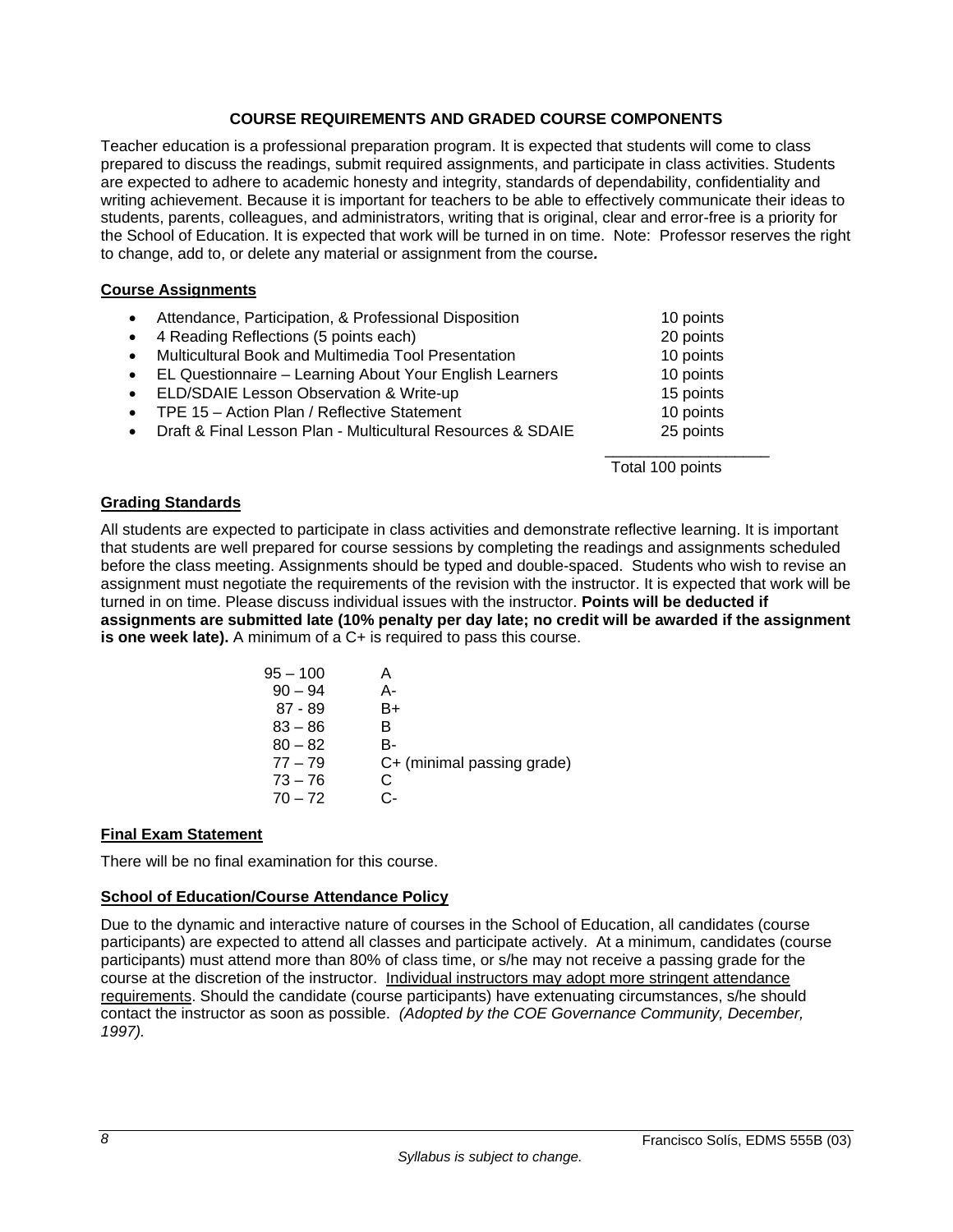**For this course:** Students missing more than one class session cannot earn an A or A-. Students missing more than two class sessions cannot earn a B or B+. This also applies to tutoring activities during our class sessions that are part of your cohort learning experience. Arriving late or leaving early by more than twenty minutes to class or tutoring counts as an absence. Illness and emergencies are considered on a case-bycase basis. However, notifying the instructor does not constitute an excuse. All assignments must be turned in on due date even in case of an absence. Unless extraordinary circumstances are made known, this is not negotiable. In an eight-week course, one day is equivalent to two class sessions (two weeks of class). So, missing one entire day will constitute two absences for the course.

## **GENERAL CONSIDERATIONS**

### **CSUSM Academic Honesty Policy**

Students will be expected to adhere to standards of academic honesty and integrity, as outlined in the Student Academic Honesty Policy. All assignments must be original work, clear and error-free. All ideas/material that are borrowed from other sources must have appropriate references to the original sources. Any quoted material should give credit to the source and be punctuated accordingly.

Academic Honesty and Integrity: Students are responsible for honest completion and representation of their work. Your course catalog details the ethical standards and penalties for infractions. There will be zero tolerance for infractions. If you believe there has been an infraction by someone in the class, please bring it to the instructor's attention. The instructor reserves the right to discipline any student for academic dishonesty, in accordance with the general rules and regulations of the university. Disciplinary action may include the lowering of grades and/or the assignment of a failing grade for an exam, assignment, or the class as a whole.

Incidents of Academic Dishonesty will be reported to the Dean of Students. Sanctions at the University level may include suspension or expulsion from the University.

#### Refer to the full Academic Honesty Policy at:

http://www.csusm.edu/policies/active/documents/Academic\_Honesty\_Policy.html

#### **Plagiarism**

As an educator, it is expected that each candidate (course participant) will do his/her own work, and contribute equally to group projects and processes. Plagiarism or cheating is unacceptable under any circumstances. If you are in doubt about whether your work is paraphrased or plagiarized see the Plagiarism Prevention for Students website http://library.csusm.edu/plagiarism/index.html. If there are questions about academic honesty, please consult the University catalog.

#### **Students with Disabilities Requiring Reasonable Accommodations**

Students with disabilities who require reasonable accommodations must be approved for services by providing appropriate and recent documentation to the Office of Disabled Student Services (DSS). This office is located in Craven Hall 4300, and can be contacted by phone at (760) 750-4905, or TTY (760) 750- 4909. Students authorized by DSS to receive reasonable accommodations should meet with their instructor during office hours or, in order to ensure confidentiality, in a more private setting.

#### **Credit Hour Policy Statement**

#### **Per the University Credit Hour Policy:**

This course is primarily delivered in a face-to-face instruction format. Students are expected to spend a minimum of two hours outside of the classroom each week for each unit of credit engaged in learning. For courses with a "lecture" mode of instruction over an entire semester, each unit of credit corresponds to an 'hour' of class-time and two hours of student learning outside of class.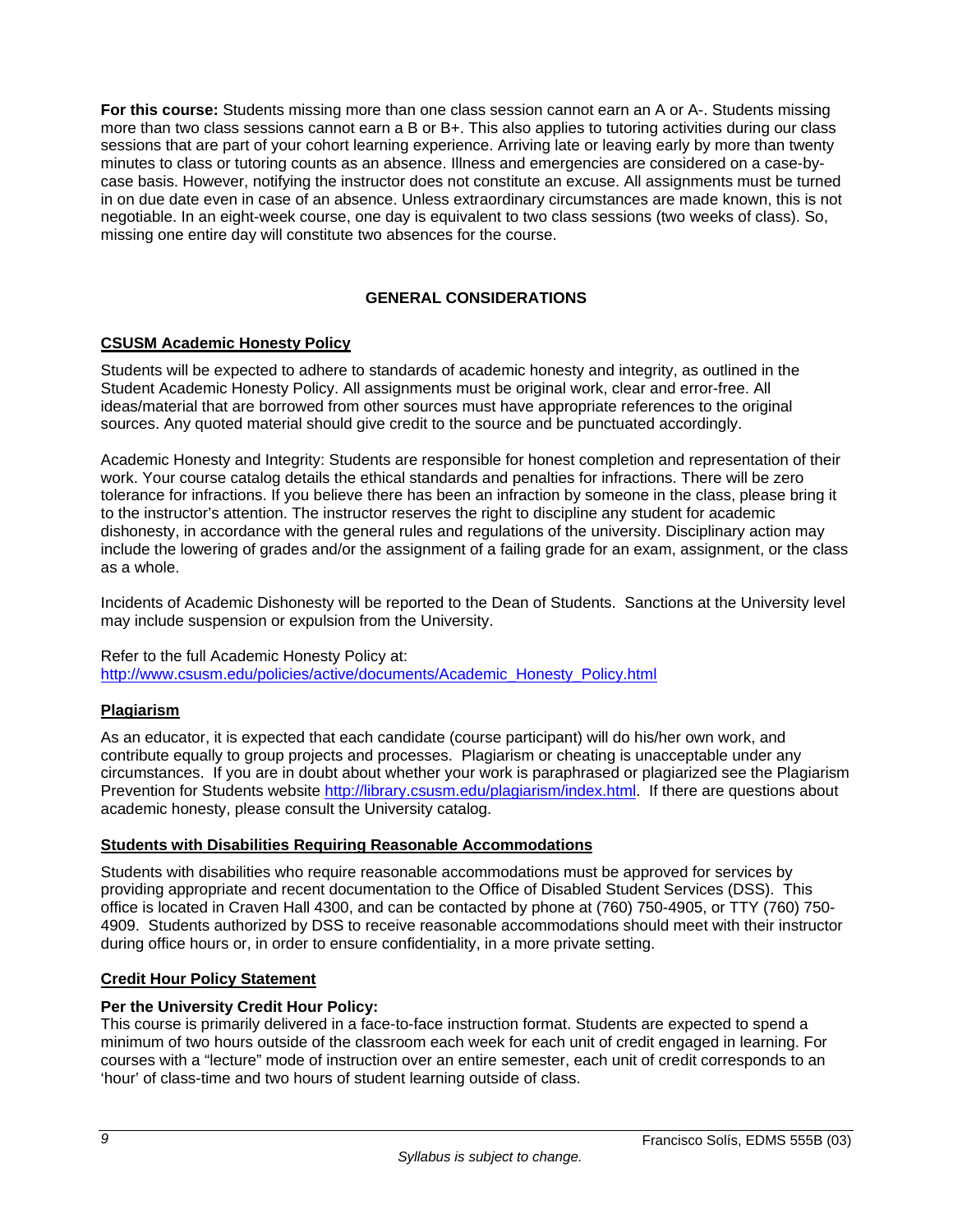## **All University Writing Requirement**

Writing requirements for this class will be met as described in the assignments. Every 3-unit course at the university, including this one, must have a writing requirement of at least 2500 words.

## **Course Format**

This course format is offered in a traditional face-to-face instruction following a 16-week cycle.

## **Electronic Communication Protocol**

Electronic correspondence is a part of your professional interactions. If you need to contact the instructor, email is often the easiest way to do so. It is my intention to respond to all received e-mails in a timely manner. Please be reminded that e-mail and on-line discussions are a very specific form of communication, with their own nuances and etiquette. For instance, electronic messages sent in all upper case (or lower case) letters, major typos, or slang, often communicate more than the sender originally intended. With that said, please be mindful of all e-mail and on-line discussion messages you send to your colleagues, to faculty members in the School of Education, or to persons within the greater educational community. All electronic messages should be crafted with professionalism and care.

Things to consider:

- Would I say in person what this electronic message specifically says?
- How could this message be misconstrued?
- Does this message represent my highest self?
- Am I sending this electronic message to avoid a face-to-face conversation?

In addition, if there is ever a concern with an electronic message sent to you, please talk with the author in person in order to correct any confusion.

## **ASSIGNMENT DESCRIPTIONS**

### **Electronic Submissions of Assignments**

This course is mostly paperless. Assignments are to be turned to Cougar Course on time. Points will be deducted for late submissions as the work you do is essential to the discussions conducted in this course. Make sure you turn in the assignments in Word, 12 font, in Times New Roman. Resources and/or citations will be referenced using APA format.

NOTE: Full assignment guidelines can be found on Cougar Courses. Rubrics for assignments and checklist are at end of this syllabus.

### **Attendance, Participation, Professional Disposition, & Student Collaboration – 10 points**

First is the expectation that you will attend all class sessions prepared to actively participate in class activities, group and individual sharing, cooperative learning structures, and discussions on various topics and assigned reading**.** Please see the guidelines for the School of Education Attendance Policy and the attendance requirements for this course on syllabus.

Professional, credentialed educators are evaluated on "performance of non-instructional duties and responsibilities" by their administrators. Punctuality, attendance, collaboration with colleagues, and professionalism fall under this category. Your professional disposition is related to how you conduct yourself in class and at a school site. Please communicate any attendance issues directly with the instructor.

### **Reading Reflections (4 reflections X 5 points each) – 20 points**

Reflections based on your reading assignments are due on the dates listed on your course outline. Submit electronic copies of the reading reflections on our Cougar Course. Reflections must include connections that can be made between your reaction to the text and teaching English Learners, with specific examples from your classroom observation experiences, tutoring, or other personal experiences in diverse settings. Think about the "take-aways" and your interaction with the text. What are things you would like to implement or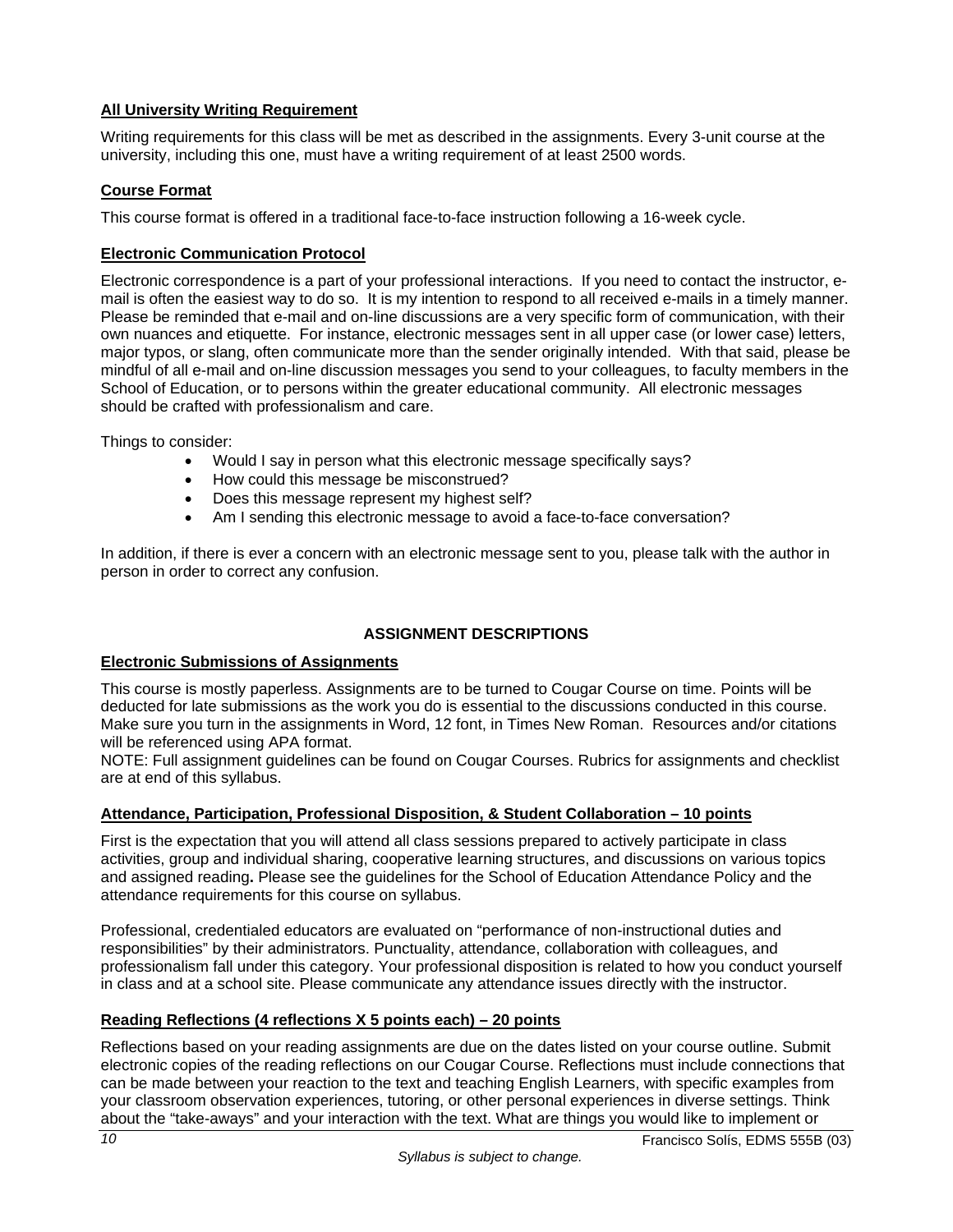take from the readings that are important to you as a future teacher? One page minimum & 2-page maximum. The reading reflections are a way to verify that the assigned readings for that week have been completed. Resources and/or citations will be referenced using APA format. More information will be provided in class.

| Criteria                                                                            | <b>Developing</b>                                                                                                                                                                                                                                                                                                                                                                                                                                                                                                      | Approaching                                                                                                                                                                                                                                                                                                                                                                                                                                                                                     | <b>Meets</b>                                                                                                                                                                                                                                                                                                                                                                                                                                                                                   |
|-------------------------------------------------------------------------------------|------------------------------------------------------------------------------------------------------------------------------------------------------------------------------------------------------------------------------------------------------------------------------------------------------------------------------------------------------------------------------------------------------------------------------------------------------------------------------------------------------------------------|-------------------------------------------------------------------------------------------------------------------------------------------------------------------------------------------------------------------------------------------------------------------------------------------------------------------------------------------------------------------------------------------------------------------------------------------------------------------------------------------------|------------------------------------------------------------------------------------------------------------------------------------------------------------------------------------------------------------------------------------------------------------------------------------------------------------------------------------------------------------------------------------------------------------------------------------------------------------------------------------------------|
|                                                                                     | 1-2 Points                                                                                                                                                                                                                                                                                                                                                                                                                                                                                                             | 3-4 Points                                                                                                                                                                                                                                                                                                                                                                                                                                                                                      | <b>5 Points</b>                                                                                                                                                                                                                                                                                                                                                                                                                                                                                |
| TPE <sub>7</sub><br>English<br>Learners and<br>Followed<br>Reflection<br>Guidelines | Candidate demonstrated<br>none/limited knowledge and<br>application of pedagogical<br>theories, principles, and<br>instructional practices for<br>comprehensive instruction of<br>ELs. Candidate integrated<br>none/limited personal<br>thoughts, connections, &<br>experiences in achieving<br>new insights.<br>Candidate followed<br>none/limited directions on<br>how to structure and submit<br>reading reflection.<br>Candidate demonstrated<br>none/limited<br>engagement/participation in<br>group discussions. | Candidate demonstrated<br>some knowledge and<br>application of pedagogical<br>theories, principles, and<br>instructional practices for<br>comprehensive instruction of<br>EL <sub>s.</sub><br>Candidate integrated some<br>personal thoughts,<br>connections, & experiences<br>in achieving new insights.<br>Candidate followed some<br>directions on how to<br>structure and submit reading<br>reflection. Candidate<br>demonstrated some<br>engagement/participation in<br>group discussions. | Candidate demonstrated<br>knowledge and application<br>of pedagogical theories,<br>principles, and<br>instructional practices for<br>comprehensive instruction<br>of ELs.<br>Candidate integrated<br>personal thoughts,<br>connections, experiences<br>& questions in achieving<br>new insights.<br>Candidate has followed all<br>directions on how to<br>structure and submit<br>reading reflection.<br>Candidate demonstrated<br>full engagement &<br>participation in group<br>discussions. |

### **Rubric – Reading Reflection – 5 Points**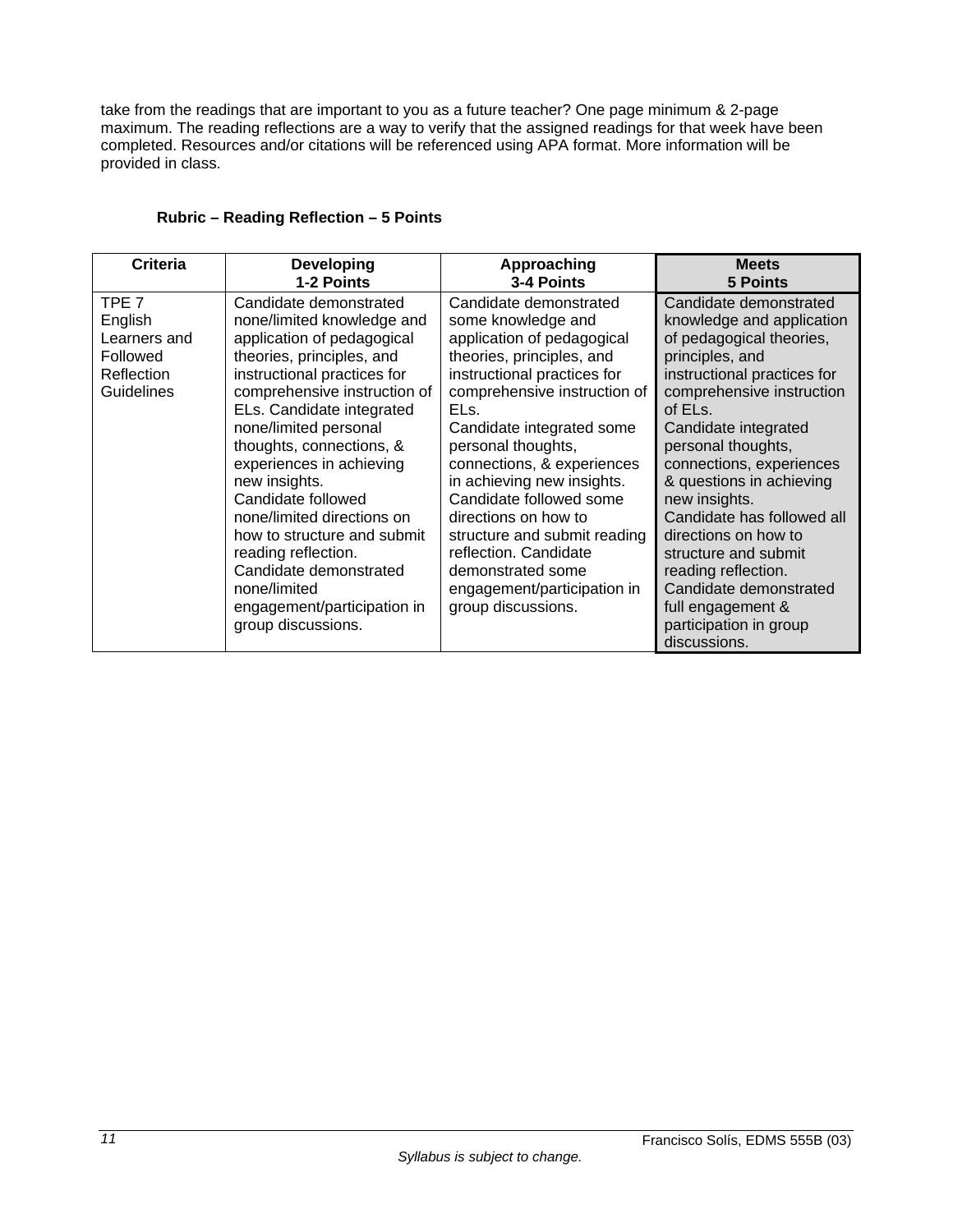## **Multicultural Book & Multimedia Tool Presentation – 10 points**

Select and present a multicultural book and a multicultural website/app/multimedia tool that represent the heritage, culture, language or social justice issues pertaining to students in K-8 education. This culturally responsive literature/media tool is essential to reaching all students, to introduce a lesson, or augment a topic (i.e. immigration, diversity, traditions, customs, family, etc.) or a resource to you as an educator. It would be great if the book and/or media site is a bilingual resource. You will bring the book to class and show us the website/multimedia tool by making a *short presentation on how you would use them in your class* and *the type of activities that would stem from ELD Standards, and what you could do with these resources to teach about a theme/ content and elicit language development*. Our CSUSM library has a wonderful children's library with many bilingual books at the Barahona Center on the 5th floor. Examples will be provided in class. Students will sign-up for a 10 minute presentation. Presentations will be ongoing throughout the semester. More information will be provided in class.

## **Rubric – Multicultural Multimedia Book Presentation – 10 Points**

| Criteria                                                                  | <b>Developing</b><br>5-6 Points                                                                                                                                                                      | Approaching<br>7-8 Points                                                                                                                                                                        | <b>Meets</b><br>9-10 Points                                                                                                                                                                                          |
|---------------------------------------------------------------------------|------------------------------------------------------------------------------------------------------------------------------------------------------------------------------------------------------|--------------------------------------------------------------------------------------------------------------------------------------------------------------------------------------------------|----------------------------------------------------------------------------------------------------------------------------------------------------------------------------------------------------------------------|
| TPE 7<br>Lesson meets<br>Teaching<br>English<br>Learners<br>5 points      | Candidate may not know<br>how to select multicultural<br>books & multimedia<br>tool/websites grounded in<br>the principles of critically<br>responsive literature that<br>address issues of social   | Candidate knows how to<br>select good multicultural<br>books & multimedia<br>tool/websites grounded in<br>the principles of critically<br>responsive literature that<br>address issues of social | Candidate knows how to<br>select excellent multicultural<br>books & multimedia<br>tool/websites grounded in<br>the principles of critically<br>responsive teaching that<br>address issues of social                  |
| <b>TPE 15</b><br>Lesson meets<br>Social Justice<br>and Equity<br>5 points | justice and equity for<br>diverse populations.<br>Presentation techniques did<br>not enhanced book/website:<br>lacked vividness.<br>Book/multimedia tool<br>related activities shared<br>with class. | justice and equity for<br>diverse populations.<br><b>Presentation techniques</b><br>enhanced book/website.<br>Book/multimedia tool<br>related activities shared<br>with class.                   | justice and equity for<br>diverse populations.<br><b>Excellent presentation</b><br>techniques enhanced<br>book/website: engaging and<br>vivid.<br>Book/multimedia tool &<br>related activities shared<br>with class. |

## **English Learner Questionnaire – Learning about Your English Learners – 10 points**

In class, students will work in groups to write lists of questions to ascertain information about their English Learners (ELs) in the following areas: linguistic background; academic language abilities, content knowledge, and skills; physical, social and emotional development; cultural and health considerations; and interests and aspirations. From these lists, each student will create a questionnaire that can be administered to his/her ELs. Try to think of questions that elicits language from your EL students, not just "yes" or "no" answers. Think about the language proficiency of your students. Indicate the grade level and possible PLD level of the students. You may add directions, introduction, or decorate it with border or clip art to make it attractive to your students (optional). More information will be provided in class.

You will administer the questionnaire to an EL student. You will reflect on your questions & student responses. What did you find valuable about this process? How would you improve your questionnaire? How did you elicit information to help you plan for instruction and get to know your EL students better? After administering your questionnaire to an EL student, upload your questionnaire with a paragraph reflection on our Cougar Course by the due date. Share your findings in class.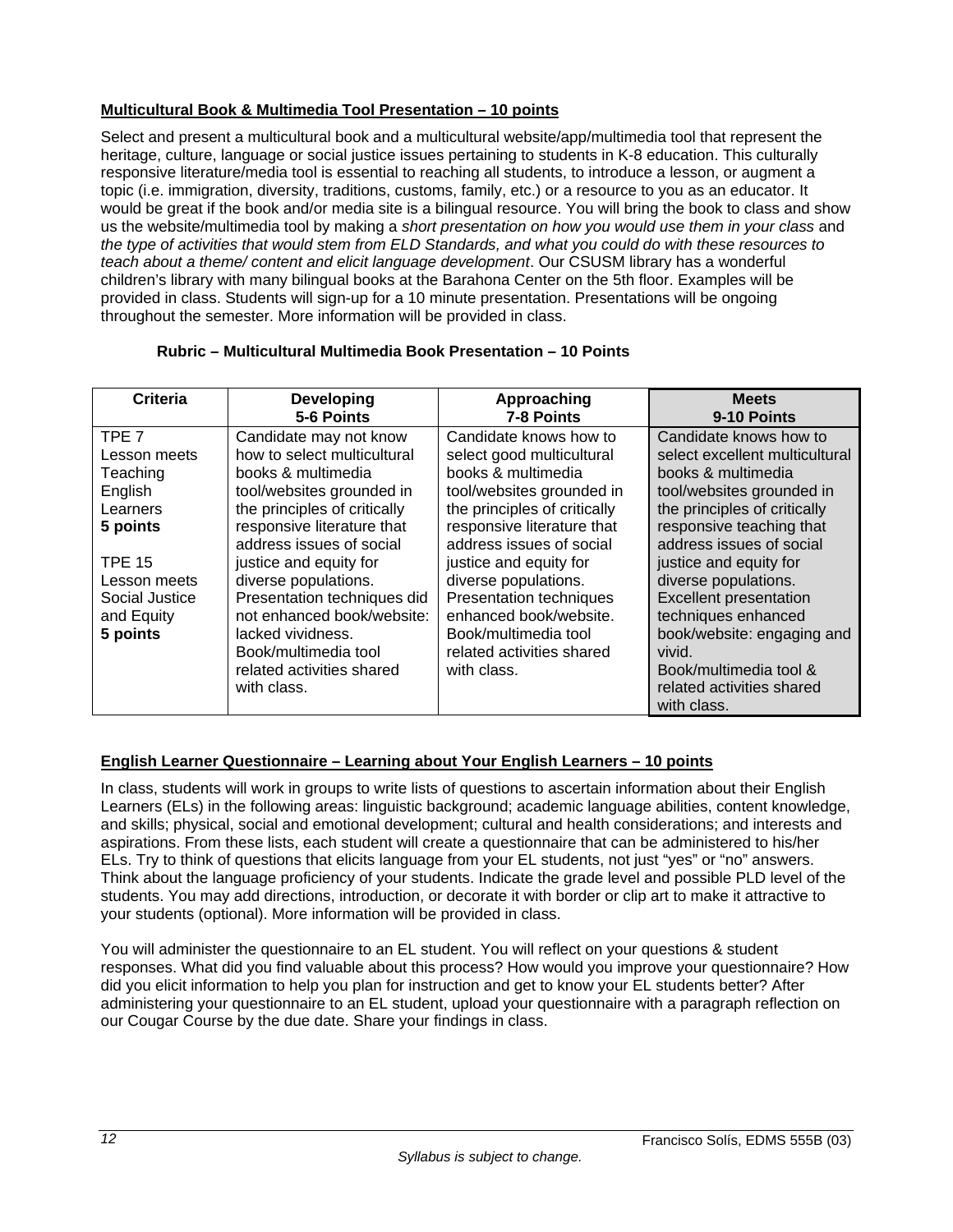### **Rubric – EL Questionnaire – 10 Points**

| Criteria                                  | <b>Developing</b><br>2 Point                                                                                                                                                                  | Approaching<br><b>3 Points</b>                                                                                                                                                              | <b>Meets</b><br><b>5 Points</b>                                                                                                                                                                                                       |
|-------------------------------------------|-----------------------------------------------------------------------------------------------------------------------------------------------------------------------------------------------|---------------------------------------------------------------------------------------------------------------------------------------------------------------------------------------------|---------------------------------------------------------------------------------------------------------------------------------------------------------------------------------------------------------------------------------------|
| Learning About<br><b>English Learners</b> | Teacher candidate had<br>incomplete information to<br>ascertain background of<br>ELs. Candidate's questions<br>briefly address all the<br>topics. Writing didn't<br>followed format given.    | Teacher candidate had<br>adequate information to<br>ascertain background of<br>ELs. Candidate's questions<br>addressed some of the<br>topics. Writing followed<br>format given.             | Teacher candidate provided<br>excellent information to<br>ascertain background of<br>ELs. Candidate's questions<br>clearly & effectively<br>addressed the topics.<br>Writing was focused and<br>well organized.                       |
| Interview<br><b>Guidelines</b>            | Candidate followed few<br>directions on how to<br>structure and submit<br>questionnaire.<br>Demonstrated limited<br>engagement & participation<br>in class activities & group<br>discussions. | Candidate followed some<br>directions on how to<br>structure and submit<br>questionnaire.<br>Demonstrated some<br>engagement & participation<br>in class activities & group<br>discussions. | Candidate followed all<br>directions on how to<br>structure and submit<br>questionnaire (referred to<br>directions given in class).<br>Demonstrated full<br>engagement & participation<br>in class activities & group<br>discussions. |

## **ELD / Sheltered Instruction Lesson Observation – 15 points**

For this assignment you will observe an English Language Development or Sheltered Instruction [Specially Designed Academic Instruction in English (SDAIE) or Sheltered Instruction Observation Protocol (SIOP)] lesson at your student teaching school site or online. Your observation can be in any classroom with English Learners (ELD, SDAIE / Sheltered, or "mainstream"). You will first predict (hypothesize) what SIOP strategies you believe you will be observing during the lesson. Your observation write-up should include a description of the classroom, the SIOP techniques the teacher used, and how the students interacted with the lesson and peers. You will use the SIOP Protocol located in your textbook on pp. 292-293 as a checklist (data collection) and guideline for what to look for in an effective lesson for English Learners. More information will be provided in class.

In your write-up, you will also discuss your hypothesis about the strategies and the results. Then think of how (if necessary) you would modify the lesson/activity observed in light of the information and knowledge gained in the course. Submit an electronic copy of the lesson observation to our Cougar Course (3-5 pages maximum). Share your findings in class.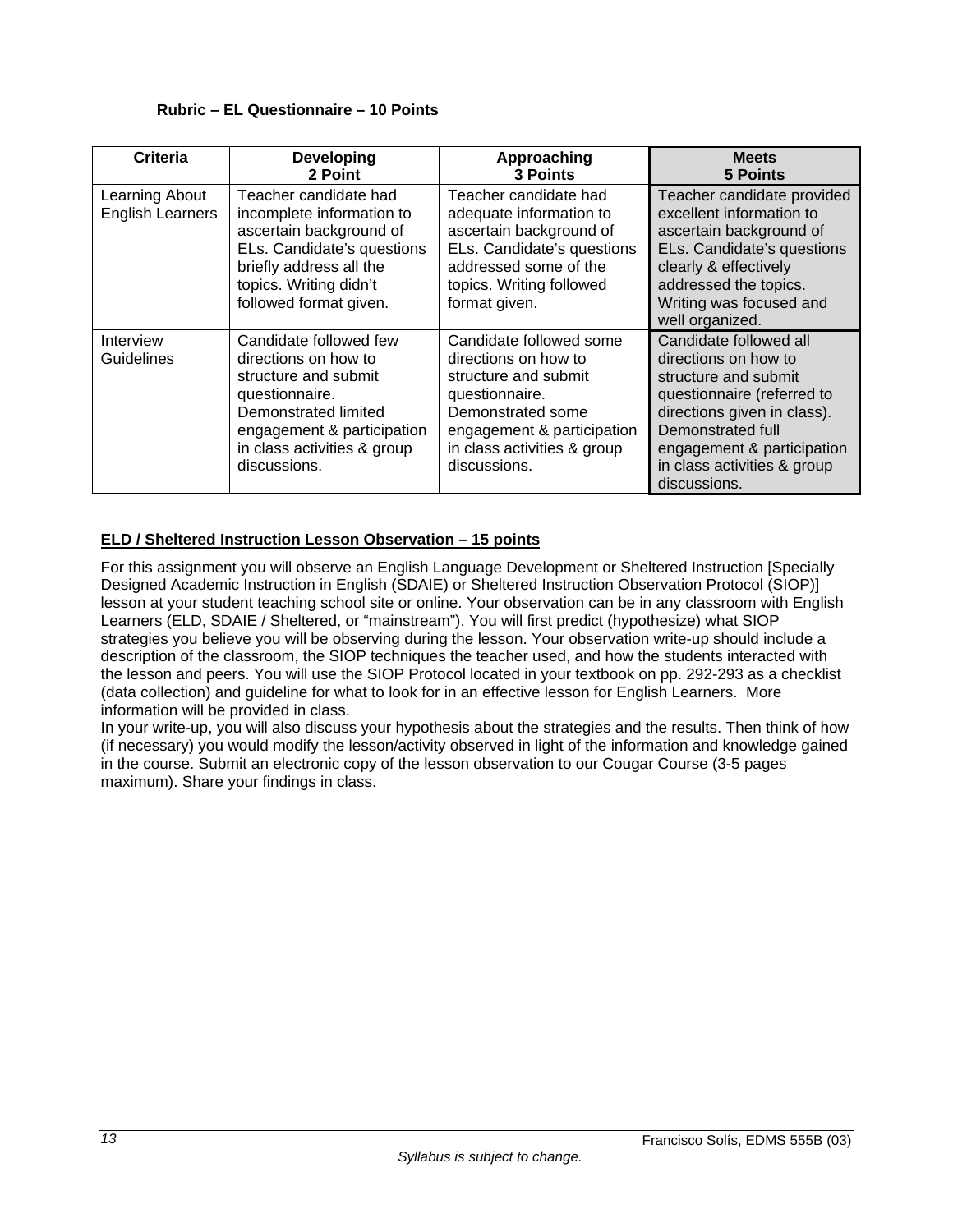| <b>Criteria</b>                                                 | Developing                                                                                                                                                                                                                                                                                                                                                                                                   | Approaching                                                                                                                                                                                                                                                                                                                                                                                                                 | <b>Meets</b>                                                                                                                                                                                                                                                                                                                                                                                                   |
|-----------------------------------------------------------------|--------------------------------------------------------------------------------------------------------------------------------------------------------------------------------------------------------------------------------------------------------------------------------------------------------------------------------------------------------------------------------------------------------------|-----------------------------------------------------------------------------------------------------------------------------------------------------------------------------------------------------------------------------------------------------------------------------------------------------------------------------------------------------------------------------------------------------------------------------|----------------------------------------------------------------------------------------------------------------------------------------------------------------------------------------------------------------------------------------------------------------------------------------------------------------------------------------------------------------------------------------------------------------|
|                                                                 | 1-2 Points                                                                                                                                                                                                                                                                                                                                                                                                   | 3-4 Points                                                                                                                                                                                                                                                                                                                                                                                                                  | <b>5 Points</b>                                                                                                                                                                                                                                                                                                                                                                                                |
| TPE <sub>7</sub><br>Teaching<br>English<br>Language<br>Learners | Teacher candidate is<br>unable to determine if<br>instructional practices and<br>adaptations to lesson<br>observed are consistent<br>with pedagogical theories,<br>access to the state-adopted<br>content standards, and<br>differentiated instruction for<br>English language learners.<br>Candidate has not<br>mentioned how to modify or<br>supplement lesson from<br>knowledge learned in the<br>course. | Teacher candidate is<br>partially able to determine if<br>instructional practices and<br>adaptations to lesson<br>observed are consistent<br>with pedagogical theories,<br>access to the state-adopted<br>content standards, and<br>differentiated instruction for<br>English language learners.<br>Candidate has made some<br>mention on how to modify<br>or supplement lesson from<br>knowledge learned in the<br>course. | Teacher candidate is able<br>to determine if instructional<br>practices and adaptations<br>to lesson observed are<br>consistent with pedagogical<br>theories, access to the<br>state-adopted content<br>standards, and<br>differentiated instruction for<br>English language learners.<br>Candidate has clearly<br>explained how to modify or<br>supplement lesson from<br>knowledge learned in the<br>course. |
| <b>TPE 15</b><br>Social Justice<br>And Equity                   | Candidate of English<br>learners is unaware if<br>lesson observed values<br>socially equitable teaching,<br>learning, and schooling in a<br>variety of organizational<br>settings in public education.                                                                                                                                                                                                       | Candidate of English<br>learners is partially aware if<br>lesson observed values<br>socially equitable teaching,<br>learning, and schooling in a<br>variety of organizational<br>settings in public education.                                                                                                                                                                                                              | <b>Candidate of English</b><br>learners is very aware if<br>lesson observed values<br>socially equitable teaching,<br>learning, and schooling in a<br>variety of organizational<br>settings in public education<br>by examples given in the<br>write-up.                                                                                                                                                       |
| Guidelines:<br><b>SDAIE</b><br>Observation                      | Candidate has followed few<br>directions on how to<br>structure and submit<br>observation. Candidate has<br>not attached a completed<br>SIOP checklist.                                                                                                                                                                                                                                                      | Candidate has followed<br>some directions on how to<br>structure and submit<br>observation. Candidate has<br>attached a partial SIOP<br>checklist with some notes<br>used during observation.                                                                                                                                                                                                                               | Candidate has followed all<br>directions on how to<br>structure and submit<br>observation. Candidate has<br>attached a completed SIOP<br>checklist with notes used<br>during observation.                                                                                                                                                                                                                      |

## **Rubric – ELD/SDAIE/SIOP Lesson Observation – 15 Points**

## **TPE 15 – Action Plan / Reflective Statement - 10 points**

In this course, you are specifically responsible for demonstrating that you have met TPE 15: Social Justice and Equity in your coursework. Each student will *create a personalized diversity / social justice action plan*  designed specifically for his/her English learners and/or their parents. Your plan will discuss how you, as a future teacher of English Learners, will address an issue of diversity, social justice and/or equity in your school classroom. Your plan will include the following; identifying / defining the issue you have chosen to address, a description of the English Learners and/or parents your plan is designed for, a reflection of the reasons you chose the issue, and a description of the personalized action plan (specific activities) you have created. Your action plan and reflective statement MUST reference TPE 15 so that you are demonstrating how you have met the TPE through this assignment. More information will be provided in class.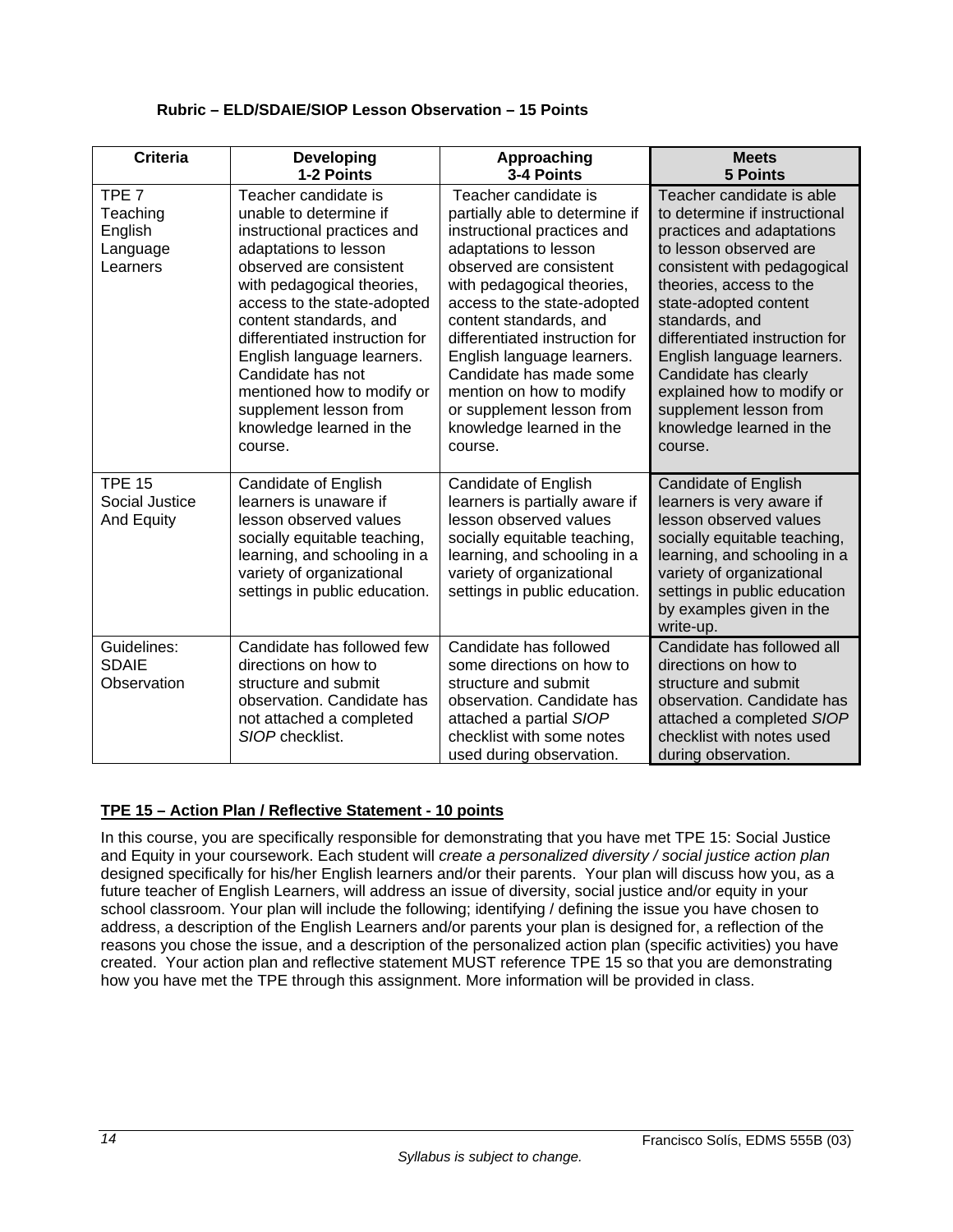| <b>Criteria</b>                                                                                 | <b>Developing</b><br>2 Point                                                                                                                                                                                                             | Approaching<br><b>3 Points</b>                                                                                                                                                                                                           | <b>Meets</b><br><b>5 Points</b>                                                                                                                                                                                                                                                                                                     |
|-------------------------------------------------------------------------------------------------|------------------------------------------------------------------------------------------------------------------------------------------------------------------------------------------------------------------------------------------|------------------------------------------------------------------------------------------------------------------------------------------------------------------------------------------------------------------------------------------|-------------------------------------------------------------------------------------------------------------------------------------------------------------------------------------------------------------------------------------------------------------------------------------------------------------------------------------|
| <b>TPE 15</b><br>Action Plan /<br>Reflective<br>Statement meets<br>Social Justice<br>and Equity | Candidate does not<br>address or clearly define an<br>issue of social justice and<br>equity in the action plan /<br>reflective statement.<br>Activities for action plan are<br>scant or inappropriate for<br>EL students and/or parents. | Candidate addresses and<br>defines an issue of social<br>justice and equity<br>adequately in the action<br>plan / reflective statement.<br>Activities for action plan are<br>adequate for EL students<br>and/or parents.                 | Candidate fully<br>understands and can apply<br>issues of social justice and<br>equity for ELs. Candidate<br>clearly addresses and<br>provides excellent<br>description of an issue in<br>the action plan / reflective<br>statement that is grounded<br>in TPE 15. Activities are<br>appropriate for EL students<br>and/or parents. |
| Guidelines                                                                                      | Candidate has followed few<br>directions on how to<br>structure and submit Action<br>Plan / Reflective Statement.<br>Limited preparation &<br>participation in peer review<br>and analysis could have<br>affected outcome.               | Candidate has followed<br>some directions on how to<br>structure and submit Action<br>Plan $/$<br>Reflective Statement.<br>Partial or full preparation &<br>participation in peer review<br>and analysis could have<br>affected outcome. | Candidate has followed all<br>directions on how to<br>structure and submit Action<br>Plan / Reflective Statement.<br>Full preparation and<br>participation in peer review<br>and analysis is evident.                                                                                                                               |

## **Rubric – TPE Action Plan Rubric – 10 Points**

# **Draft & Final Sheltered Instruction (SDAIE/SIOP) / Multicultural Lesson Plan – 25 points**

Applying the Sheltered Instruction [Specially Designed Academic Instruction in English (SDAIE) or Sheltered Instruction Observation Protocol (SIOP)] methodologies and principles you have learned in class, you will *create a SDAIE/SIOP lesson plan* that includes an accurate assessment plan, instructional strategies, differentiated instruction, academic language development, and interactive activities that are appropriate for English Learners at various proficiency levels. You will write and present a lesson plan that clearly delineates how every student will be a successful learner by providing universal access to diverse students (e.g., gifted, English Learners, special needs, struggling learners). In addition, you will have the opportunity to *collect multicultural resources* (books, websites, articles, videos, apps, etc.), that are rooted in multicultural education / social justice and equity for students. The term "multicultural" includes the following categories; race or ethnicity, gender, religion, sexual orientation, socioeconomic status, age, and physical or mental ability and language. More information and a lesson template will be provided in class.

There will be opportunities to work on lesson plans during some class sessions and receive feedback from instructor. Students will apply what they have learned from the readings, class discussions, and their classroom experiences.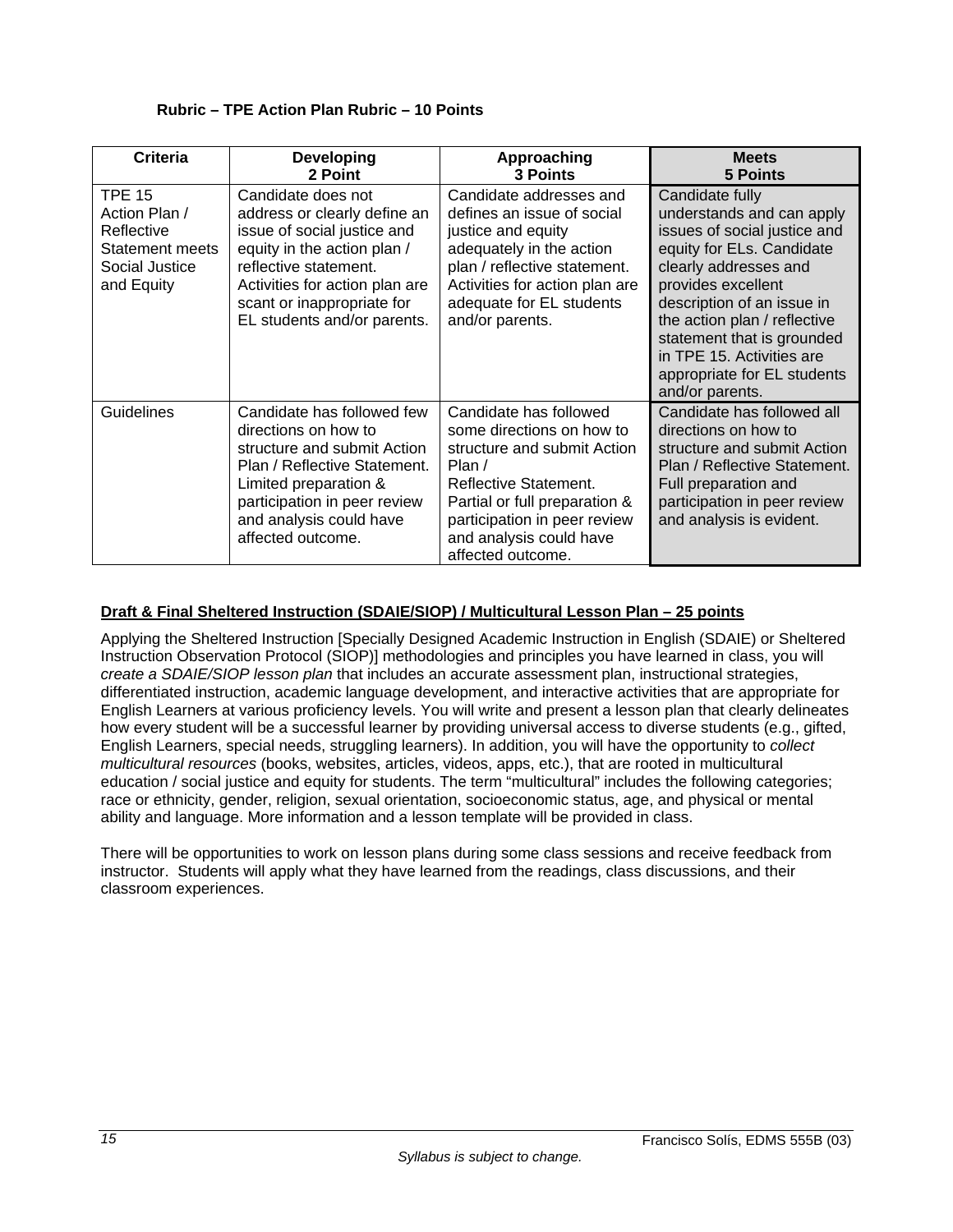| <b>Criteria</b>                                                         | <b>Developing</b><br>0-2 Points                                                                                                                                                                                                                                                 | Approaching<br>3-4 Points                                                                                                                                                                                                                                                                                          | <b>Meets</b><br><b>5 Points</b>                                                                                                                                                                                                                                                                                                   |  |  |  |
|-------------------------------------------------------------------------|---------------------------------------------------------------------------------------------------------------------------------------------------------------------------------------------------------------------------------------------------------------------------------|--------------------------------------------------------------------------------------------------------------------------------------------------------------------------------------------------------------------------------------------------------------------------------------------------------------------|-----------------------------------------------------------------------------------------------------------------------------------------------------------------------------------------------------------------------------------------------------------------------------------------------------------------------------------|--|--|--|
| TPE <sub>7</sub><br>Lesson meets<br><b>Teaching English</b><br>Learners | Candidates know and can<br>apply few of the<br>pedagogical theories,<br>principles, and instructional<br>practices for English<br>learners. Candidates do not<br>comprehend key academic<br>concepts and ideas for the<br>development of a<br>SDAIE/SIOP lesson.                | Candidates know some<br>pedagogical theories,<br>principles, and instructional<br>practices for English<br>learners. Candidates<br>partially apply pedagogy in<br>a comprehensive manner.<br>Some of the SDAIE/SIOP<br>lesson components are<br>included, but ideas are<br>partially developed or<br>inconsistent. | Candidates know and can<br>apply pedagogical theories,<br>principles, and instructional<br>practices for<br>comprehensive instruction<br>of all English learners.<br><b>SDAIE/SIOP lesson</b><br>components are clearly<br>stated and developed in<br>lessons.                                                                    |  |  |  |
| <b>TPE 15</b><br>Lesson meets<br>Social Justice<br>and Equity           | Candidates do not address<br>issues of social justice and<br>equity in the classroom, and<br>lessons are not designed for<br>students from diverse<br>backgrounds. Multicultural<br>resources are scant or<br>inappropriate for EL<br>students or lesson.                       | Candidates have<br>addressed some issues of<br>social justice and equity.<br>Lessons partly include<br>instructional practices for<br>diverse students and are<br>inconsistently grounded in<br>theories of multicultural<br>education.                                                                            | Candidates know and can<br>apply issues of social<br>justice and equity in the<br>classroom. Lessons include<br>instructional strategies that<br>are grounded in<br>multicultural education, and<br>provide equitable outcomes<br>for all students from<br>different linguistic, cultural,<br>social and economic<br>backgrounds. |  |  |  |
| Differentiated<br>Instruction<br>(edTPA)                                | Candidate demonstrated<br>limited or no differentiation<br>of instruction/assessments.                                                                                                                                                                                          | Candidate incorporated<br>some differentiate<br>instruction and<br>assessments for levels.                                                                                                                                                                                                                         | Candidate can clearly<br>differentiate instruction and<br>assessments for various<br>levels.                                                                                                                                                                                                                                      |  |  |  |
| Academic<br>Language<br>(edTPA)                                         | Candidate demonstrated<br>limited or no evidence of<br>academic language<br>instruction.                                                                                                                                                                                        | Candidate incorporated<br>some evidence of<br>academic language<br>instruction.                                                                                                                                                                                                                                    | Candidate clearly<br>incorporated academic<br>language development in<br>lesson/assessments.                                                                                                                                                                                                                                      |  |  |  |
| Guidelines:<br><b>SDAIE</b> lesson<br>Plan                              | Candidate has followed few<br>directions on how to<br>structure and submit<br>SDAIE/SIOP lesson Plan.<br><b>Limited</b> participation in<br>class/group preparation &<br>planning could have<br>affected outcome. Limited<br>resources appropriate for<br>multicultural lesson. | Candidate has followed<br>some directions on how to<br>structure and submit<br>SDAIE/SIOP lesson Plan.<br>Partial or full participation<br>in class/group preparation<br>& planning could have<br>affected outcome.<br>Resources reflected some<br>appropriate resources for<br>multicultural lesson.              | Candidate has followed all<br>directions on how to<br>structure and submit<br>SDAIE/SIOP lesson Plan.<br><b>Full participation in</b><br>class/group preparation &<br>planning is evident. All<br>resources/books highly<br>appropriate for<br>multicultural lesson.                                                              |  |  |  |

# **Rubric – Multicultural Thematic Unit-Lesson Plan – 25 Points**